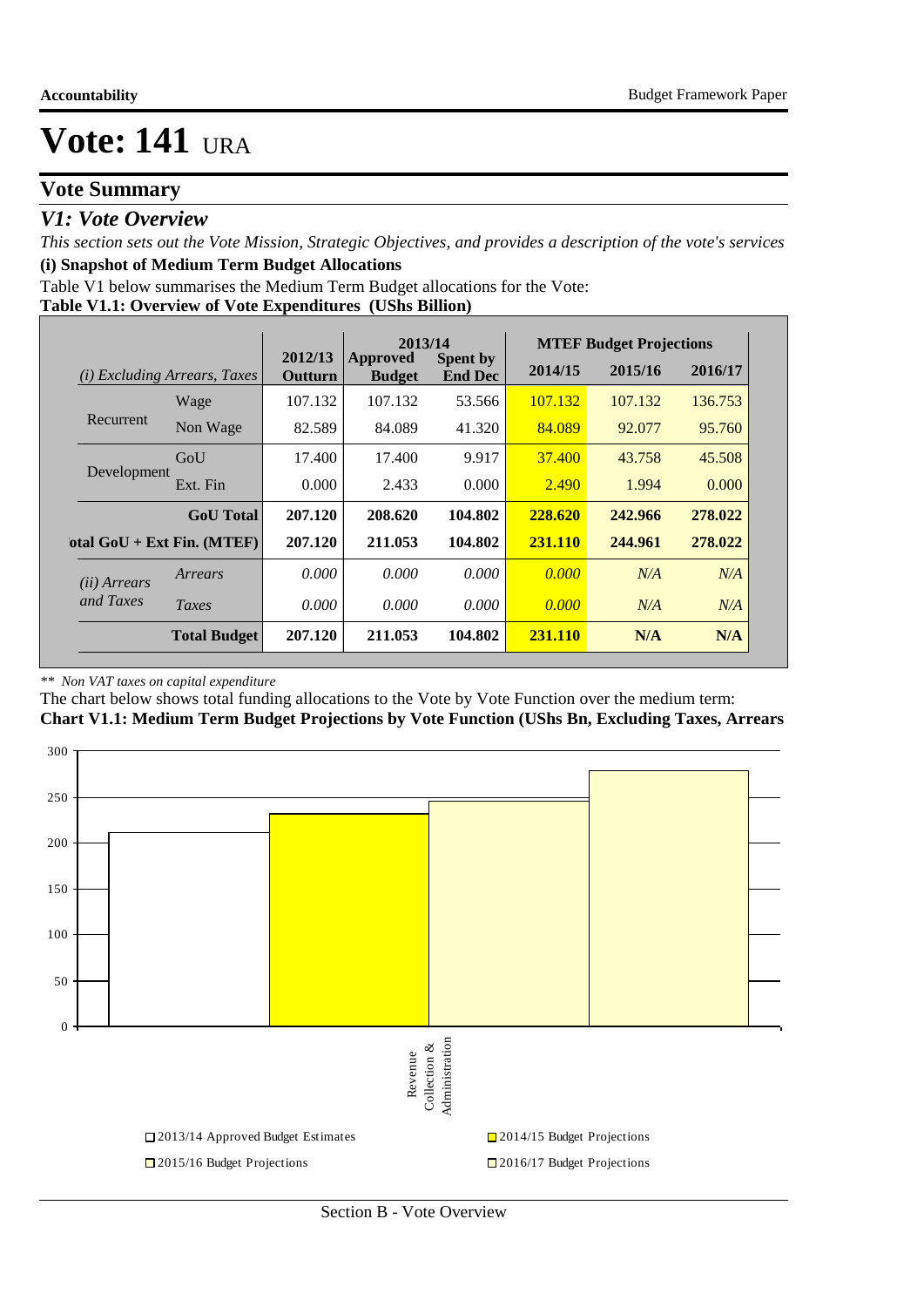### **Vote Summary**

### **(ii) Vote Mission Statement**

The Vote's Mission Statement is:

 *To Provide Excellent Revenue Service with Purpose and Passion*

#### **(iii) Vote Outputs which Contribute to Priority Sector Outcomes**

The table below sets out the vote functions and outputs delivered by the vote which the sector considers as contributing most to priority sector outcomes.

| <b>Table V1.2: Sector Outcomes, Vote Functions and Key Outputs</b>                              |                                                                                          |                                                                                               |
|-------------------------------------------------------------------------------------------------|------------------------------------------------------------------------------------------|-----------------------------------------------------------------------------------------------|
| <b>Sector Outcome 1:</b>                                                                        | <b>Sector Outcome 2:</b>                                                                 | <b>Sector Outcome 3:</b>                                                                      |
| <b>Efficient service delivery through</b><br>formulation and monitoring of credible<br>budgets. | Compliance to accountability policies,<br>service delivery standards and<br>regulations. | <b>Accountability Sector's contribution to</b><br>economic growth and development<br>enhanced |
| <b>Vote Function: 14.54 Revenue Collection &amp; Administration</b>                             |                                                                                          |                                                                                               |
| <b>Outputs Contributing to Outcome 1:</b>                                                       | <b>Outputs Contributing to Outcome 2:</b>                                                | <b>Outputs Contributing to Outcome 3:</b>                                                     |
| None                                                                                            | None                                                                                     | <b>Outputs Provided</b>                                                                       |
|                                                                                                 |                                                                                          | 145401 Customs Tax Collection                                                                 |
|                                                                                                 |                                                                                          | 145402 Domestic Tax Collection                                                                |
|                                                                                                 |                                                                                          | 145403 Tax Investigations                                                                     |

### *V2: Past Vote Performance and Medium Term Plans*

*This section describes past and future vote performance, in terms of key vote outputs and plans to address sector policy implementation issues.* 

#### **(i) Past and Future Planned Vote Outputs**

#### *2012/13 Performance*

Net revenue collections for FY2012/13 were UGX 7,149.48Bn against a target of UGX 7,284.67Bn, registering a deficit of UGX 135.19Bn.However, compared to FY2011/12, net revenue collections increased by 15.16% (UGX 941.13Bn). For the month of June 2013, net revenue collections were UGX 821.53 Bn against a target of UGX 797.68 Bn posting a surplus of UGX 23.85 Bn and a growth of 9.13% (UGX 68.74 Bn) compared to June 2012.

Gross revenue collections for FY2012/13 were UGX 7,489.35Bn against a target of UGX 7,638.83Bn, registering a deficit of UGX 149.48 Bn. However, compared to FY2011/12, gross revenue collections increased by 14.93% (UGX 972.85Bn). For the month of June 2013, gross revenue collections were UGX 866.46Bn against a target of UGX 828.99Bn, posting a surplus of UGX 37.47 Bn and a growth of 10.78% (UGX 84.31Bn) compared to June 2012.

Domestic taxes' collections for FY2012/13 were UGX 4,274.73Bn against a target of UGX 4,072.45Bn, posting a surplus of UGX 202.27 Bn. Compared to FY2011/12, domestic tax collections increased by 23.12% (UGX 802.69Bn). For the month of June 2013, domestic collections were UGX 573.79 Bn against a target of UGX 521.55 Bn posting a surplus of UGX 52.24 Bn and a growth of 10.33% (UGX 53.74 Bn) compared to June 2012.

International trade tax collections for FY2012/13 were UGX 3,070.51Bn against a target of UGX 3,392.92 Bn, registering a deficit of UGX 322.41 Bn. However compared to FY2011/12, there was a growth in revenue of 4.54% (UGX 133.34 Bn).For the month of June 2013, international trade taxes were UGX 286.13 Bn against a target of UGX 291.19 Bn registering a deficit of UGX 5.06 Bn. However, compared to June 2012, there was a growth of 15.97% (UGX 39.40 Bn).

#### Tax Administration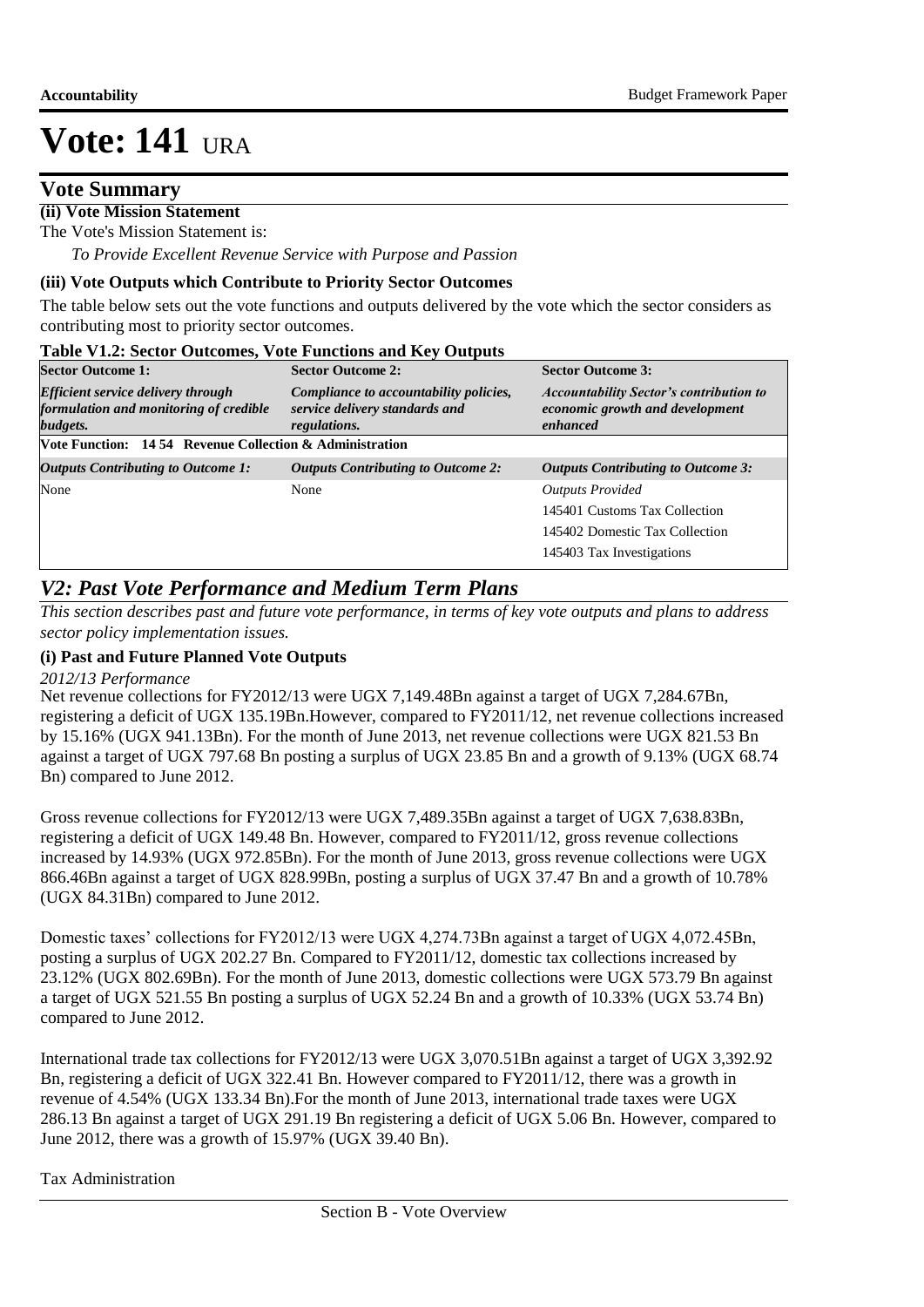### **Vote Summary**

Taxpayer Registration:

Total tax register as of 30th June 2013 was 245,067 with 116,974 new taxpayers registered within FY2012/13 a growth of 91.32%.

#### Average Monthly Filing:

Average filing ratios for LTO were 98.32% for VAT and 94.94% for PAYE while average filing ratios for MTO were 95.27% for VAT and 86.58% for PAYE. Other Field Service Stations average filing ratios were78.25% for VAT and 63.03% for PAYE for FY2012/13. Revenue Performance Report | EXECUTIVE SUMMARY vii Tax Audit: For FY2012/13, total audits completed were 1,831 against a target of 1,924audits; net agreed assessments were UGX 370.87Bn out of which UGX 102.71Bn was collected. Arrears Management: The debt stock as at end of June 2013 was UGX 187.38 Bn out of which UGX 5.44Bn is owed by Local Governments. Total recoveries for FY2012/13 amounted to UGX 223.21Bn. Central Government arrears

Performance of the Economy:

stood at UGX 161.25Bn as at end of June 2013.

The economy grew by 5.1% in FY 2012/13 compared to 3.4% growth that was registered in FY 2011/12 and lower than the projected 7% growth. The Tax to GDP ratio increased from 12.5% to 13.1%, despite the annual revenue target not being met. This was attributed to the domestic revenue 8% contribution to GDP compared to 7% in FY 2011/12. Inflation has been in single digit for most of the FY2012/13 registering a 5.6% average annual headline inflation rate. The average applied exchange rate for FY 2012/13 imports was UGX 2,584.02 compared to the projected UGX 2609.30 leading to an estimated loss of UGX 27.4 Bn. Fuel import volumes grew at an average rate of 0.41% compared to the projected 6.6% which resulted in an estimated UGX 43.56 Bn loss in revenue.

Tax Policy Outlook for FY 2013/14:

The proposed policies for FY2013/14 signify increased efforts by government to expand the tax-base with minimal distortions of the current tax rates, a direction deemed beneficial to both tax policy and tax administration. At the domestic level, based on past trends in the performance of excise duty, emphasis on consumption taxes will yield revenues fast. From the international trade taxes, the reduction of Uganda's list in the EAC gazette from 136 to 48 will save the revenue that was foregone under CPCs 450 and 550 of the CET and generate more revenues through a multiplier effect due to efficiency from industrial competitiveness within the region.

#### *Preliminary 2013/14 Performance*

Net revenue collections for first quarter of FY 2013/14 were UGX 1,826.69 Bn against a target of UGX 1,853.34Bn, registering a deficit of UGX 26.65 Bn. Comparing the performance of first quarter of FY 2013/14 to first quarter of FY 2012/13, net revenue collections increased by 17.44% (UGX 271.31Bn). Domestic taxes' collections for First quarter of FY 2013/14 were UGX 1,013.26 Bn against a target of UGX 1,029.47 Bn, registering a deficit of UGX 16.21 Bn. Comparing the performance of first quarter of FY 2013/14 to first quarter of FY 2012/13, domestic tax collections increased by 17.09% (UGX 147.86 Bn). Domestic taxes collections performance of 98.43% in first quarter of FY 2013/14 is mainly attributed to;<br>□Deficits of UGX 29.82 Bn recorded in VAT influenced by shortfall in some subsectors that included; piped water (UGX 5.52 Bn), sugar (UGX 5.33 Bn) and other goods and services (UGX 47.93 Bn).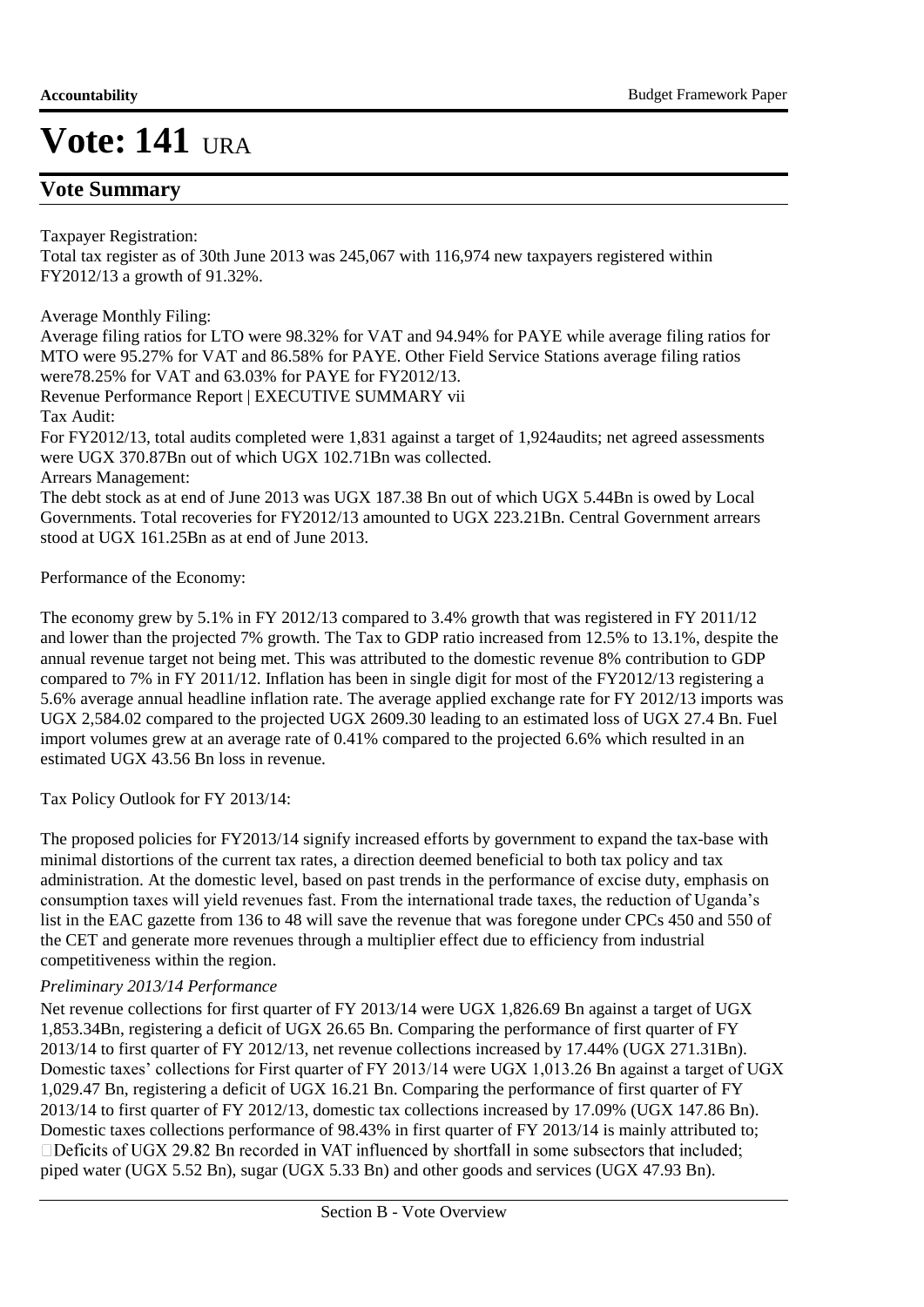### **Vote Summary**

 $\Box$  Late releases by the government influenced by delays in the budget approval process negatively impacted the performance of Withholding tax and PAYE.<br>  $\Box$  Increased capital investments by taxpayers has impacted their profitability and influenced the

performance of corporation tax and VAT.

International trade taxes' collections for first quarter of FY 2013/14 were UGX 860.92 Bn against a target of UGX 864.50Bn, registering a deficit of UGX 3.58 Bn. When comparing the performance of first quarter of FY 2013/14 to that of first quarter of FY 2012/13, international trade taxes' collections grew by 17.11%(UGX 125.77Bn).The international trade taxes' performance of 99.59% is attributed to;

Growths in fuel import volumes- taxable fuel imports increased by 12.67% to 333.40 million litres in the first quarter of FY 2013/14 from 295.91million litres in the first quarter of FY 2012/13.

Growths in dutiable imports – dutiable goods grew by 34.79% to UGX 924.06 Bn in first quarter of FY 2013/14 from UGX 685.55 Bn in first quarter of FY 2012/13.

Growths in VATable imports- VATable imports grew by 3.22% to UGX 2031.28Bn in first quarter of FY 2013/14from UGX 1,968.07Bn in first quarter of FY 2012/13.

Tax Administration

Taxpayer Registration:

Total taxpayer register as at the end of the first quarter of FY 2013/14 was 274,634 with 29,567 new taxpayers registered within the first quarter of FY 2013/14.

Monthly Filing ratios:

For First quarter of FY 2013/14,

□LTO filing ratios for VAT was 98.34%, 96.43% for LED and 95.95% for PAYE □MTO filing ratio for VAT was 94.01%, 100% for LED and 85.68% for PAYE □ STO filing ratio for VAT was 79.74%, 73.37% for LED and 66.04% for PAYE. Tax Audit:

During the first quarter of FY 2013/14, 323 domestic tax audits were completed against a target of 657 cases, registering a performance of 49.16%. Assessments from audits in first quarter of FY 2013/14 amounted to UGX 57.74 Bn. Actual agreed tax in first quarter of FY 2013/14 was UGX 42.93 Bn, out of which UGX 6.93 Bn was collected in first quarter of FY 2013/14.

For the first quarter of FY 2013/14, 49 Customs post clearance audits were completed against a target of 64 cases, registering a performance of 76.56%.

#### Arrears Management:

The debt stock for domestic taxes was UGX 186.59 Bn as at the end of the first quarter of FY 2013/14. A total of UGX 22.92 Bn was recovered in first quarter of FY 2013/14.

 By the end of First quarter of FY 2013/14, Local Government arrears stood at UGX 4.62Bn with UGX 0.75 Bn recovered during the quarter.

Government arrears as at end of the first quarter of FY 2013/14 were UGX 231.90Bn.

Outstanding private customs arrears as at end of first quarter of FY 2013/14 were UGX 42.87Bn, while outstanding government customs arrears as at the end of first quarter of FY 2013/14 were UGX 1.93Bn.

### **Table V2.1: Past and 2014/15 Key Vote Outputs\***

|                            |                            | 2013/14                     | 2014/15                    |
|----------------------------|----------------------------|-----------------------------|----------------------------|
| <i>Vote, Vote Function</i> | <b>Approved Budget and</b> | <b>Spending and Outputs</b> | <b>Proposed Budget and</b> |
| Key Output                 | <b>Planned outputs</b>     | <b>Achieved by End Dec</b>  | <b>Planned Outputs</b>     |
|                            |                            |                             |                            |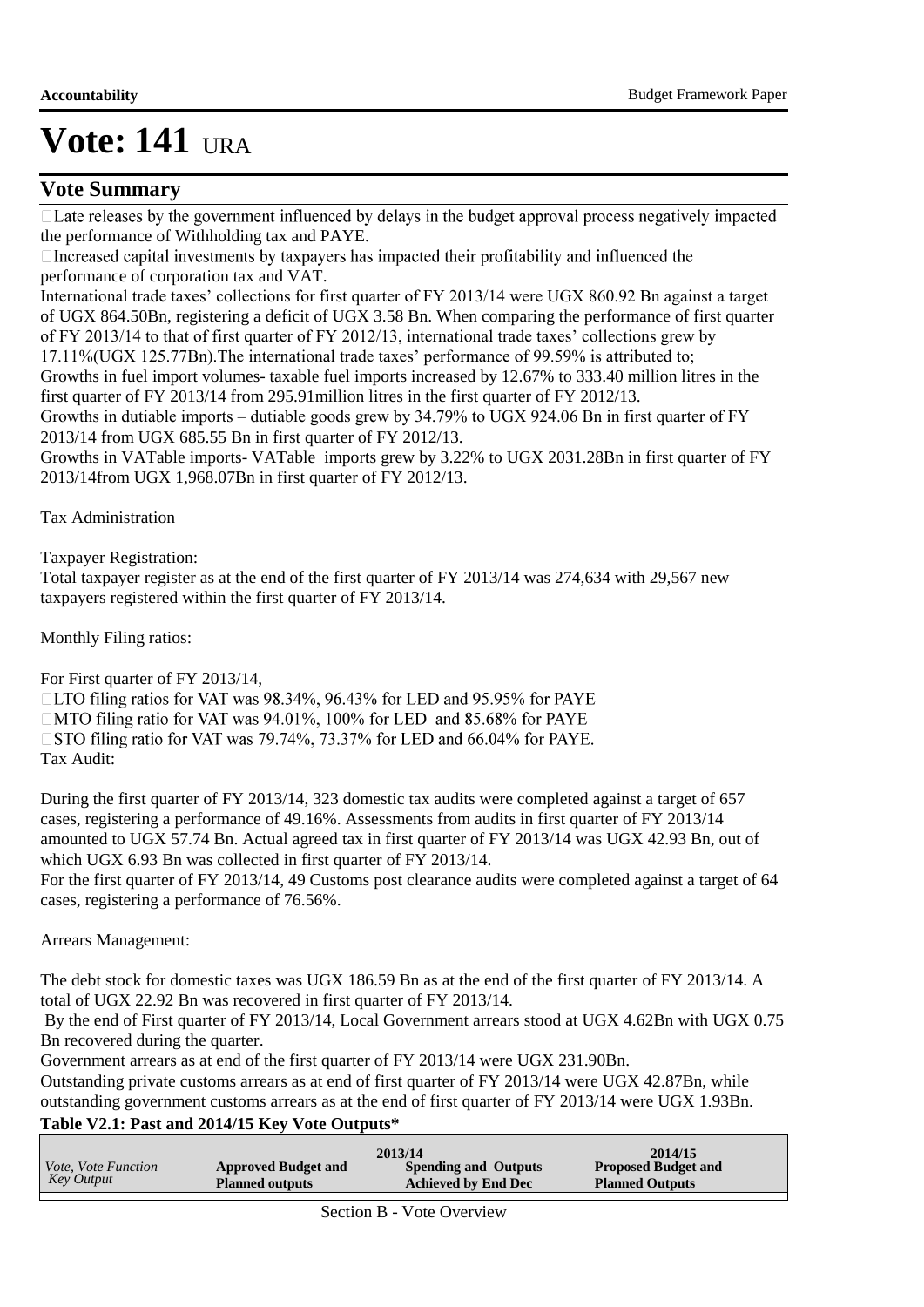### **Vote Summary**

| Vote, Vote Function<br><b>Key Output</b>                                                         | 2013/14<br><b>Spending and Outputs</b><br><b>Achieved by End Dec</b>                         | 2014/15<br><b>Proposed Budget and</b><br><b>Planned Outputs</b>                                                                                                                 |                                                                                   |
|--------------------------------------------------------------------------------------------------|----------------------------------------------------------------------------------------------|---------------------------------------------------------------------------------------------------------------------------------------------------------------------------------|-----------------------------------------------------------------------------------|
| <b>Vote: 141 URA</b>                                                                             |                                                                                              |                                                                                                                                                                                 |                                                                                   |
|                                                                                                  | Vote Function: 1454 Revenue Collection & Administration                                      |                                                                                                                                                                                 |                                                                                   |
| <b>Output: 145401</b>                                                                            | <b>Customs Tax Collection</b>                                                                |                                                                                                                                                                                 |                                                                                   |
| Description of Outputs:                                                                          | 18% Growth in customs<br>revenue collectiion<br>70% Reduction in customs<br>arrears portifio | Customs revenue collections<br>grew by 17.11% in the first<br>quarter, FY 2013/14 compared<br>to the same period last FY<br>2012/13. The collections were                       | 18% Growth in customs<br>Revenue<br>100% Customs revenue<br>collection to target. |
|                                                                                                  |                                                                                              | UGX 860.92Bn against a target<br>of UGX 864.50Bn, registering a                                                                                                                 | <b>30% Reduction in Arrears</b>                                                   |
|                                                                                                  | 170 Comprehensive Audits &<br>30 Spot Audits conducted.                                      | deficit of UGX 3.58 Bn.<br>The Customs arrears portfolio                                                                                                                        | 20% Red lane transactions                                                         |
|                                                                                                  | 900 Real time alerts and 30 Risk reduced by 10%. By the end of<br>Alerts issued.             | FY 2012/13, the debt stock was                                                                                                                                                  | <b>160 Comprehensive Audits</b><br>40 Oil Issue Audits completed.                 |
|                                                                                                  | 30 Tax clinics conducted.                                                                    | UGX 81.57Bn and UGX<br>90.67Bn by the end of first<br>quarter 2013/14, a reduction of                                                                                           | 12 Taxpayers accredited                                                           |
|                                                                                                  | 8 Stakeholder engagements<br>conducted.                                                      | UGX 9.1Bn (10%).                                                                                                                                                                |                                                                                   |
|                                                                                                  | 65% Green and blue lane lane<br>transactions                                                 | 41 comprehensive audits and 6<br>issue audits were conducted<br>during the first quarter.                                                                                       |                                                                                   |
|                                                                                                  | Average clearance time reduced<br>to 24 hours.                                               | 20 system checks were carried<br>out and 19 risk alerts were<br>raised.                                                                                                         |                                                                                   |
|                                                                                                  | 250 in-house and refresher<br>trainings conducted                                            | 15 tax clinics were conducted in<br>the first quarter. 04 of these<br>were in Central region, 02 in<br>South Western region and 09 in<br>Eastern<br>region.                     |                                                                                   |
|                                                                                                  |                                                                                              | 5 stakeholder engagements were<br>held with UMA, PSFU,<br>KACITA, Fuel dealers and<br>clearing agents.<br>The Customs lane performance                                          |                                                                                   |
|                                                                                                  |                                                                                              | and transaction average<br>clearance times could not be<br>established due to ASYCUDA<br>++ system upgrade to<br><b>ASYCUDA</b> World involving<br>data cleaning and migration. |                                                                                   |
|                                                                                                  |                                                                                              | 208 Customs Officers in<br>Kampala were trained in<br>ASYCUDA World.                                                                                                            |                                                                                   |
| Performance Indicators:<br>Proportion of green lane<br>transaction to total lane<br>transactions | 65                                                                                           |                                                                                                                                                                                 | 65                                                                                |
| % of Customs tax Revenue<br>collected against target (Ush<br>bn)                                 | 3549.92                                                                                      | 860.92                                                                                                                                                                          | 100                                                                               |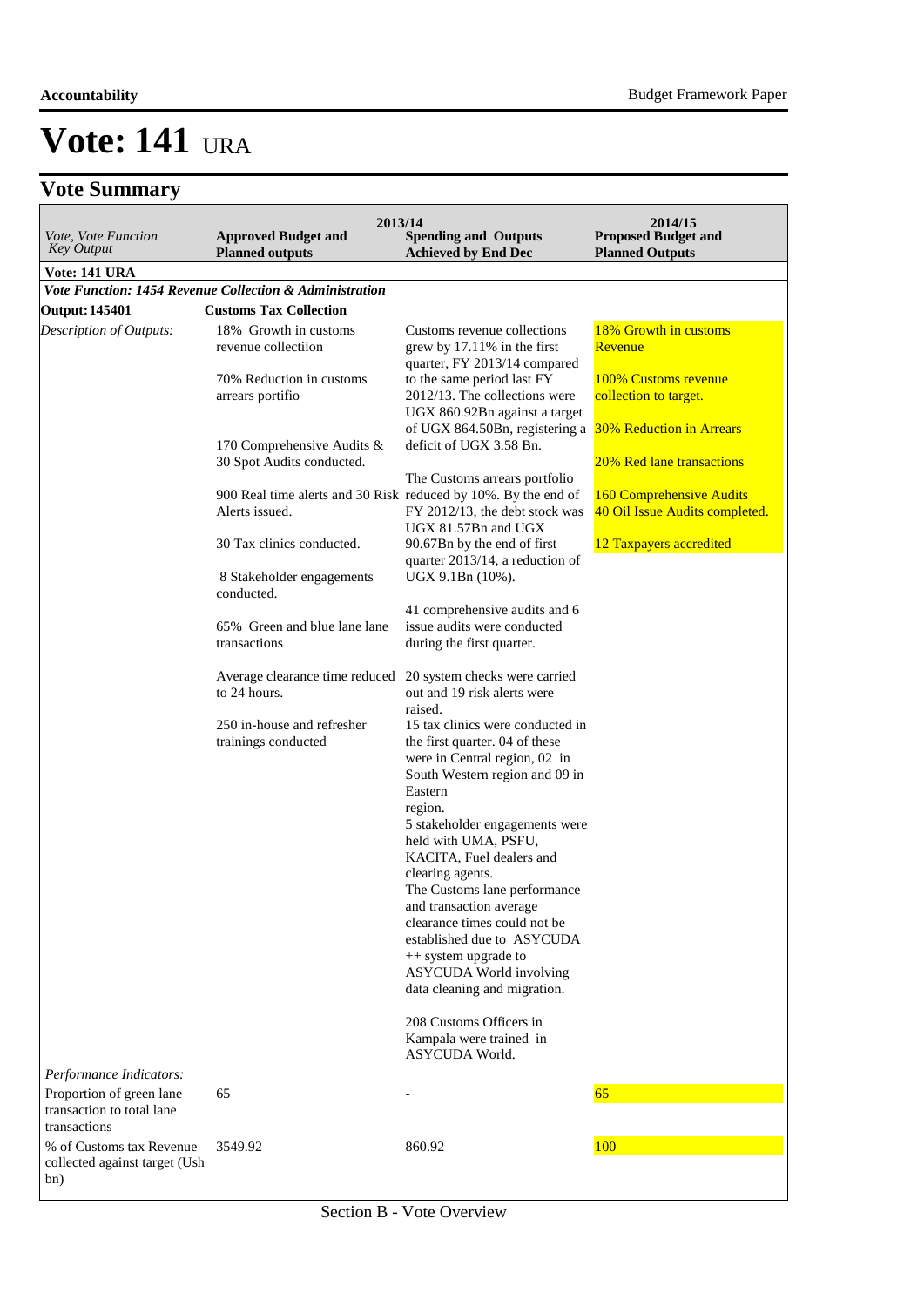### **Vote Summary**

| Vote, Vote Function<br><b>Key Output</b>                                  | <b>Approved Budget and</b><br><b>Planned outputs</b>                    | 2013/14 | <b>Spending and Outputs</b><br><b>Achieved by End Dec</b>                                                           |        | 2014/15<br><b>Proposed Budget and</b><br><b>Planned Outputs</b>                       |        |
|---------------------------------------------------------------------------|-------------------------------------------------------------------------|---------|---------------------------------------------------------------------------------------------------------------------|--------|---------------------------------------------------------------------------------------|--------|
| Output Cost: UShs Bn:                                                     |                                                                         | 51.232  | UShs Bn:                                                                                                            | 12.446 | <b>UShs Bn:</b>                                                                       | 49.433 |
| Output: 145402                                                            | <b>Domestic Tax Collection</b>                                          |         |                                                                                                                     |        |                                                                                       |        |
| Description of Outputs:                                                   | 87% Average Filing Ratio                                                |         | The average filing ratio for the<br>first quarter period was 87.72%.                                                |        | 88 Average filing ratio                                                               |        |
|                                                                           | 65% Reduction in Arrears<br>Portfolio                                   |         | The total DT collectible arrears<br>by the end of first quarter were                                                |        | 65% Collectable arrears<br>collected & 30% Reduction in<br>total arrears portfolio    |        |
|                                                                           | 50% Audit yield                                                         |         | UGX 72.22Bn, out of which<br>UGX 43.11Bn were collected,                                                            |        | 3568 Audits completed broken                                                          |        |
|                                                                           | 24% Growth in DT revenue<br>collection.                                 |         | posting a performance of<br>59.70%.                                                                                 |        | down as follows: 2421 desk<br>audits, 828 field issue and 319<br>comprehensive audits |        |
|                                                                           | Growth in Tax payers Register<br>by 30%                                 |         | There was 16.14% audit yield.<br>This resulted from the agreed<br>taxes after audits of UGX                         |        | 0.1% Of collected revenue from<br>new value registered taxpayers.                     |        |
|                                                                           | 77 Tax clinics conducted                                                |         | 42.93Bn. The taxes paid after<br>the audits were UGX 6.93Bn,                                                        |        | 64 Tax hubs conducted                                                                 |        |
|                                                                           | 0.1% Collected revenue from<br>newly registered value taxpayers. yield. |         | thus the reported audit<br>Domestic taxes revenue                                                                   |        | <b>Growth in Tax payers Register</b><br>by $30\%$                                     |        |
|                                                                           | 253 Comprehensive and 1671<br>issue audits carried out.                 |         | collections grew by 17.09%<br>$(UGX 147.86Bn)$ in quarter 1<br>FY 2013/14 compared to the                           |        | 22% Growth in DT revenue<br>collection.                                               |        |
|                                                                           |                                                                         |         | same period in FY 2012/13. The<br>collections were UGX<br>1,013.26Bn against a target of                            |        | 50% Audit yield for current year<br>audits and 90% of previous years                  |        |
|                                                                           |                                                                         |         | UGX 1,029.47 Bn, registering a<br>deficit of UGX 16.21 Bn.                                                          |        |                                                                                       |        |
|                                                                           |                                                                         |         | The taxpayer register grew by<br>12% from 245,067 as at 31st<br>July, 2013 to 274,634 as at 30th<br>September 2013. |        |                                                                                       |        |
|                                                                           |                                                                         |         | 26 tax clinics were carried out<br>in first quarter.                                                                |        |                                                                                       |        |
|                                                                           |                                                                         |         | The proportion of revenue from<br>new DT clients was 2.5%<br>(23.54Bn).                                             |        |                                                                                       |        |
|                                                                           |                                                                         |         | 77 comprehensive and 246 issue<br>were completed in the first<br>quarter period.                                    |        |                                                                                       |        |
| Performance Indicators:                                                   |                                                                         |         |                                                                                                                     |        |                                                                                       |        |
| Percentage growth in tax<br>register                                      | 30                                                                      |         | 12                                                                                                                  |        | 30 <sub>o</sub>                                                                       |        |
| % of Domestic Tax Revenue 4906.16<br>collected against target (Ush<br>bn) |                                                                         |         | 1013.26                                                                                                             |        | 100                                                                                   |        |
| Average filling ratio                                                     | 86                                                                      |         | 87.72                                                                                                               |        | 88                                                                                    |        |
| Output Cost: UShs Bn:                                                     |                                                                         | 62.621  | UShs Bn:                                                                                                            | 15.655 | <b>UShs Bn:</b>                                                                       | 61.662 |
| <b>Output: 145403</b>                                                     | <b>Tax Investigations</b>                                               |         |                                                                                                                     |        |                                                                                       |        |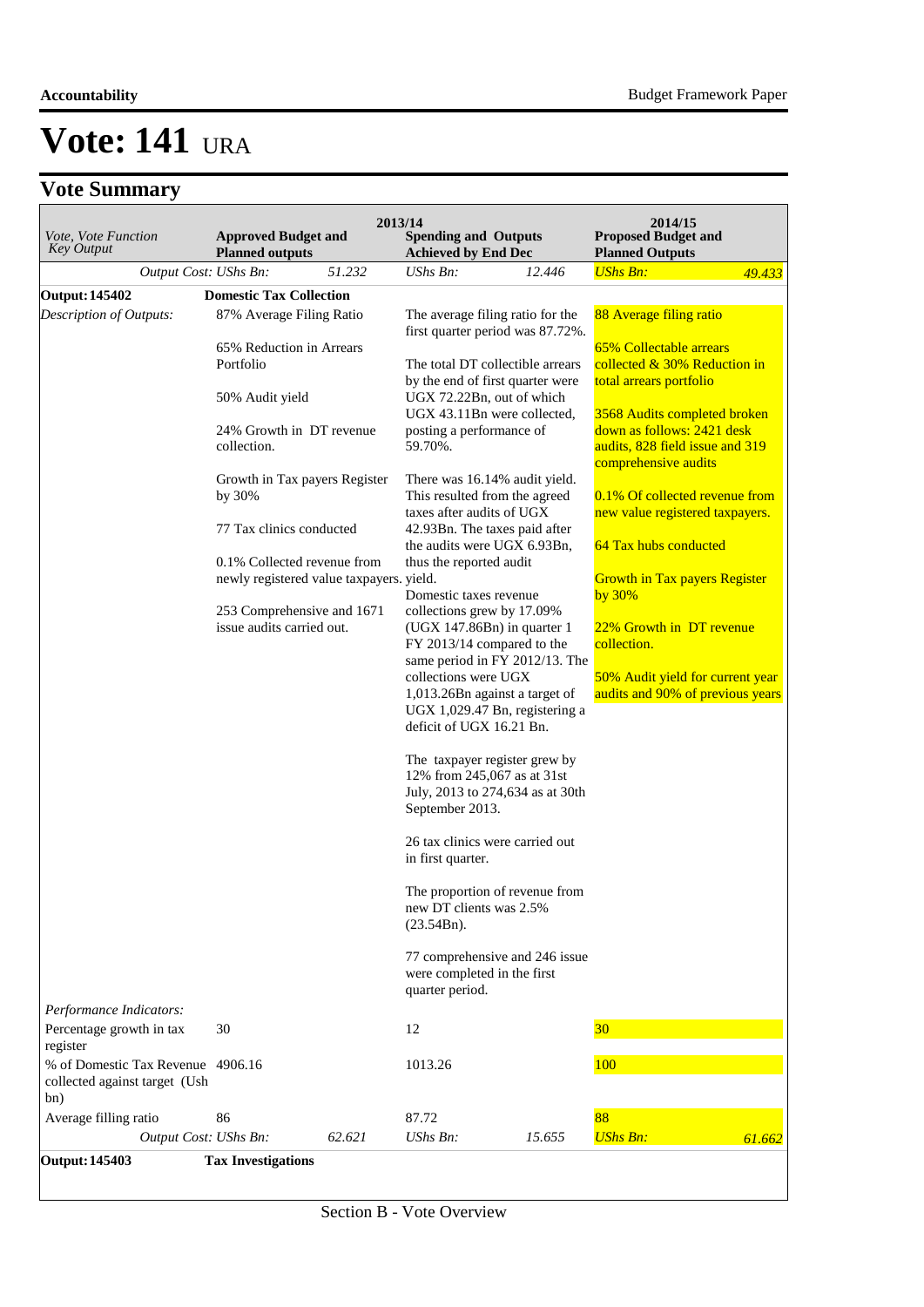|                                                         |                                                      | 2013/14         |                                                                   |       | 2014/15                                                 |                    |  |
|---------------------------------------------------------|------------------------------------------------------|-----------------|-------------------------------------------------------------------|-------|---------------------------------------------------------|--------------------|--|
| <i>Vote, Vote Function</i><br><b>Key Output</b>         | <b>Approved Budget and</b><br><b>Planned outputs</b> |                 | <b>Spending and Outputs</b><br><b>Achieved by End Dec</b>         |       | <b>Proposed Budget and</b><br><b>Planned Outputs</b>    |                    |  |
| Description of Outputs:                                 |                                                      |                 | TID absorbed 60% of the first                                     |       | 100% Planned compliance                                 |                    |  |
|                                                         | 100% Budget absorption rate                          |                 | quarter                                                           |       | programme executed                                      |                    |  |
|                                                         |                                                      |                 | budget.                                                           |       |                                                         |                    |  |
|                                                         | 80% Client issues addressed                          |                 | 100% of the client issues were                                    |       | 55 Investigation cases<br>concluded &                   |                    |  |
|                                                         | 75% Business units employing                         |                 | fully addressed.                                                  |       | 17 investigated Cases                                   |                    |  |
|                                                         | the TI business Standards in                         |                 | 100% of the business units                                        |       | recommended for prosecution.                            |                    |  |
|                                                         | their work                                           |                 | adhered to the department's                                       |       |                                                         |                    |  |
|                                                         |                                                      |                 | business standards.                                               |       | Industry familiarization visits to                      |                    |  |
|                                                         | 5 Partners engaged.                                  |                 |                                                                   |       | 4 players conducted.                                    |                    |  |
|                                                         | 70% Of partners expectations                         |                 | 3 partners were engaged. These<br>were Uganda Police, KCCA and    |       | <b>Expert intervention on 30% of</b>                    |                    |  |
|                                                         | met                                                  |                 | NSSF.                                                             |       | the cases investigated carried                          |                    |  |
|                                                         |                                                      |                 |                                                                   |       | out.                                                    |                    |  |
|                                                         | 80% Of Investigation cases                           |                 | 100% of partners expectations                                     |       |                                                         |                    |  |
|                                                         | handled as per re-engineered                         |                 |                                                                   |       | were met during the first quarter. 100% Quality Service |                    |  |
|                                                         | investigations processes                             |                 |                                                                   |       | <b>Management Plan (QSMP)</b><br>executed.              |                    |  |
|                                                         | 50 Investigations cases                              |                 | 100% of cases in the TID were<br>handled as per the re-engineered |       |                                                         |                    |  |
|                                                         | completed                                            |                 | investigations processes.                                         |       | 100% Stakeholder engagement                             |                    |  |
|                                                         |                                                      |                 |                                                                   |       | program implemented                                     |                    |  |
|                                                         | 30% investigated cases                               |                 | 11 investigations cases were                                      |       |                                                         |                    |  |
|                                                         | recommended for prosecution.                         |                 | completed in the first quarter.                                   |       |                                                         |                    |  |
|                                                         | 100% Business units                                  |                 | No cases were recommended for                                     |       |                                                         |                    |  |
|                                                         | complying to the TI business                         |                 | prosecution.                                                      |       |                                                         |                    |  |
|                                                         | Standards.                                           |                 |                                                                   |       |                                                         |                    |  |
|                                                         | 100% Investigations processes                        |                 | 100% of the activities scheduled<br>for the first quarter were    |       |                                                         |                    |  |
|                                                         | re-engineered.                                       |                 | accomplished.                                                     |       |                                                         |                    |  |
|                                                         | 4 Stakeholder engagements                            |                 |                                                                   |       |                                                         |                    |  |
|                                                         | executed                                             |                 |                                                                   |       |                                                         |                    |  |
|                                                         | 4 Innovations and ideas                              |                 |                                                                   |       |                                                         |                    |  |
|                                                         | developed and implemented                            |                 |                                                                   |       |                                                         |                    |  |
|                                                         |                                                      |                 |                                                                   |       |                                                         |                    |  |
|                                                         | 4 Knowledge sources acquired<br>and shared           |                 |                                                                   |       |                                                         |                    |  |
| Performance Indicators:                                 |                                                      |                 |                                                                   |       |                                                         |                    |  |
| Number of investigations                                | 30                                                   |                 | 11                                                                |       | 17                                                      |                    |  |
| cases completed                                         |                                                      |                 |                                                                   |       |                                                         |                    |  |
| % of investigated cases                                 | 80                                                   |                 |                                                                   |       | 55                                                      |                    |  |
| recommended for prosecution<br>Output Cost: UShs Bn:    |                                                      | 6.253           | UShs Bn:                                                          | 1.563 | <b>UShs Bn:</b>                                         |                    |  |
|                                                         |                                                      |                 |                                                                   |       |                                                         | 6.257              |  |
| <b>Vote Function Cost</b>                               | <b>UShs Bn:</b>                                      | 208.620 UShs Bn | 211.053 UShs Bn:                                                  |       | 104.802 UShs Bn:                                        | 231.110            |  |
| VF Cost Excl. Ext Fin.<br><b>Cost of Vote Services:</b> | <b>UShs Bn</b><br>$UShs Bn$ :                        |                 | 211.053 UShs Bn:                                                  |       | 104.802 UShs Bn<br>104.802 <i>UShs Bn:</i>              | 228.620<br>231.110 |  |
| Vote Cost Excl. Ext Fin.                                | <b>UShs Bn</b>                                       |                 | 208.620 UShs Bn                                                   |       | 104.802 UShs Bn                                         | 228.620            |  |

*\* Excluding Taxes and Arrears*

*2014/15 Planned Outputs*

The following are the planned outputs for FY 2014/15

-100% Revenue collection to target-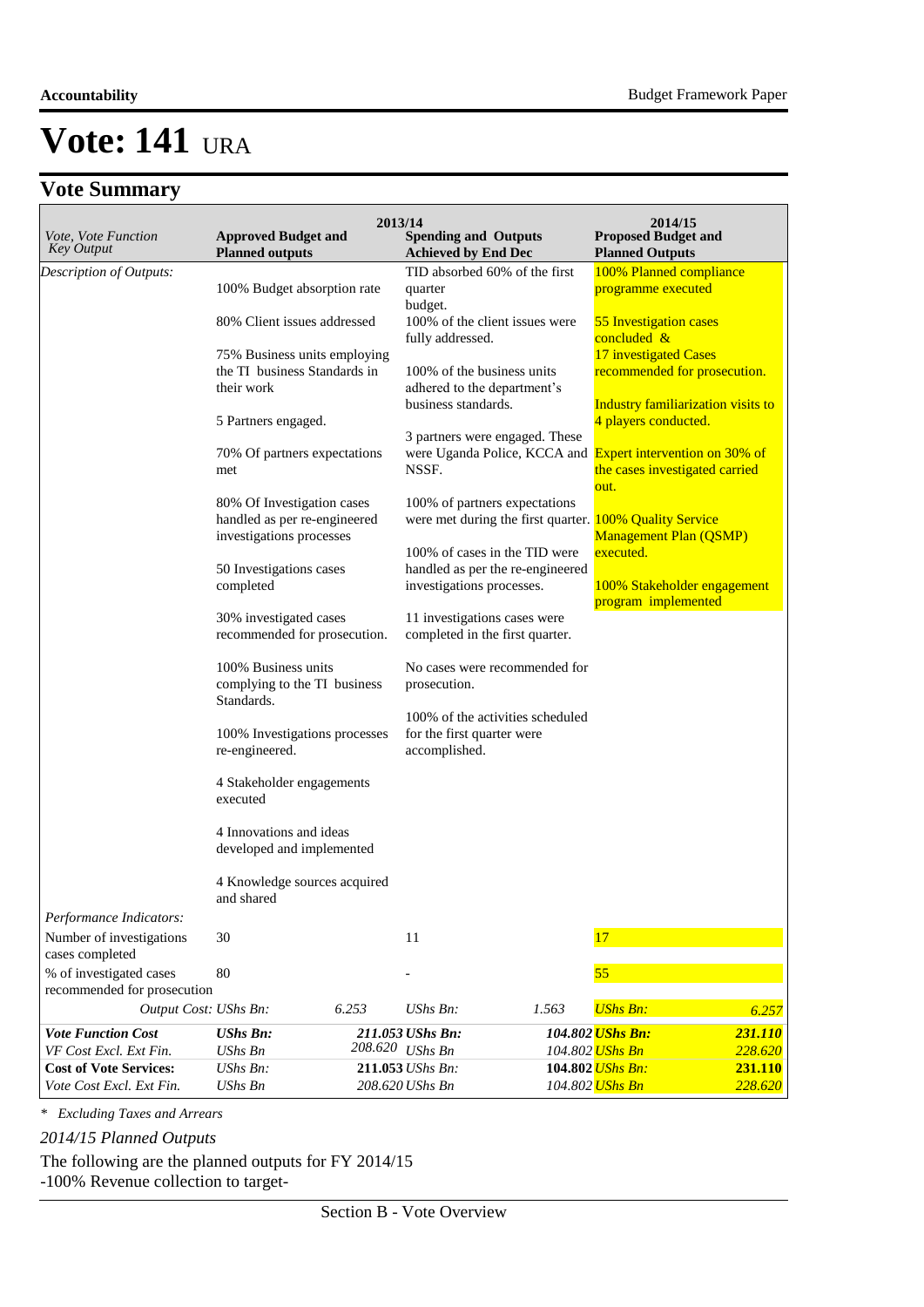### **Vote Summary**

-22% Growth in DT Revenue collection

- -18%Growth in Customs Revenue
- -2.30% Tax Administration Costs as % of Revenue
- -88% Average filing ratio
- -Audit recovery: 50% current year audits and 90% of previous year
- -20% Red lane performance

-3568 Audits completed broken down as follows: 2421 desk audits, 828 field issue and 319 comprehensive audits

- -55 Tax cases investigated &15 recommended for prosecution
- -65% Collectable arrears recovered & 30% reduction in total arrears portfolio
- -Annual debt stock of private arrears reduced by 50Bn
- -65% Tax payers filing & paying by due date
- -12 Tax Payers accredited
- -32 Hubs per 6months
- -103 Primary tax clinics conducted.
- -32 Tax payer Day Hubs held.
- -7 Exhibitions held
- -Service enhancement programmes implemented.
- -28 Service centers with onsite support areas established.
- -75% Expectations from Partner interactions met
- -30% Growth in value tax register
- 0.1% Of revenue from new taxpayers
- -100% Planned communication enhancement programs implemented.
- -85% Effectiveness of Communication Channels
- -100% Planned BP improvement Programmes Implemented.
- -Business Process Maturity level 2 attained.
- -UGX 3.8Bn Revenue per Staff
- -95% Staff exceeding performance expectation
- -Training Budget as a percentage of total Budget (3%) (Input measure)
- -100% Of staff trained as per the training planner
- -100% Planned staff motivation programmes implemented.
- -90% Staff Motivation level
- -4% Staff attrition rate
- -100% Planned knowledge management programmes implemented.
- -Knowledge management framework developed.
- -100% Planned corporate culture improvement interventions implemented.

#### **Table V2.2: Past and Medium Term Key Vote Output Indicators\***

| <i>Vote Function Key Output</i>                                   |                           | 2013/14                 |                                     |         | <b>MTEF Projections</b> |         |  |  |
|-------------------------------------------------------------------|---------------------------|-------------------------|-------------------------------------|---------|-------------------------|---------|--|--|
| Indicators and Costs:                                             | 2012/13<br><b>Outturn</b> | Approved<br><b>Plan</b> | <b>Outturn by</b><br><b>End Dec</b> | 2014/15 | 2015/16                 | 2016/17 |  |  |
| Vote: 141 URA                                                     |                           |                         |                                     |         |                         |         |  |  |
| <i>Vote Function:1454 Revenue Collection &amp; Administration</i> |                           |                         |                                     |         |                         |         |  |  |
| % of Customs tax Revenue collected                                |                           | 3549.92                 | 860.92                              | 100     |                         |         |  |  |
| against target (Ush bn)                                           |                           |                         |                                     |         |                         |         |  |  |
| Proportion of green lane transaction                              |                           | 65                      |                                     | 65      |                         |         |  |  |
| to total lane transactions                                        |                           |                         |                                     |         |                         |         |  |  |
| % of Domestic Tax Revenue                                         |                           | 4906.16                 | 1013.26                             | 100     |                         |         |  |  |
| collected against target (Ush bn)                                 |                           |                         |                                     |         |                         |         |  |  |
| Average filling ratio                                             |                           | 86                      | 87.72                               | 88      |                         |         |  |  |
|                                                                   |                           |                         |                                     |         |                         |         |  |  |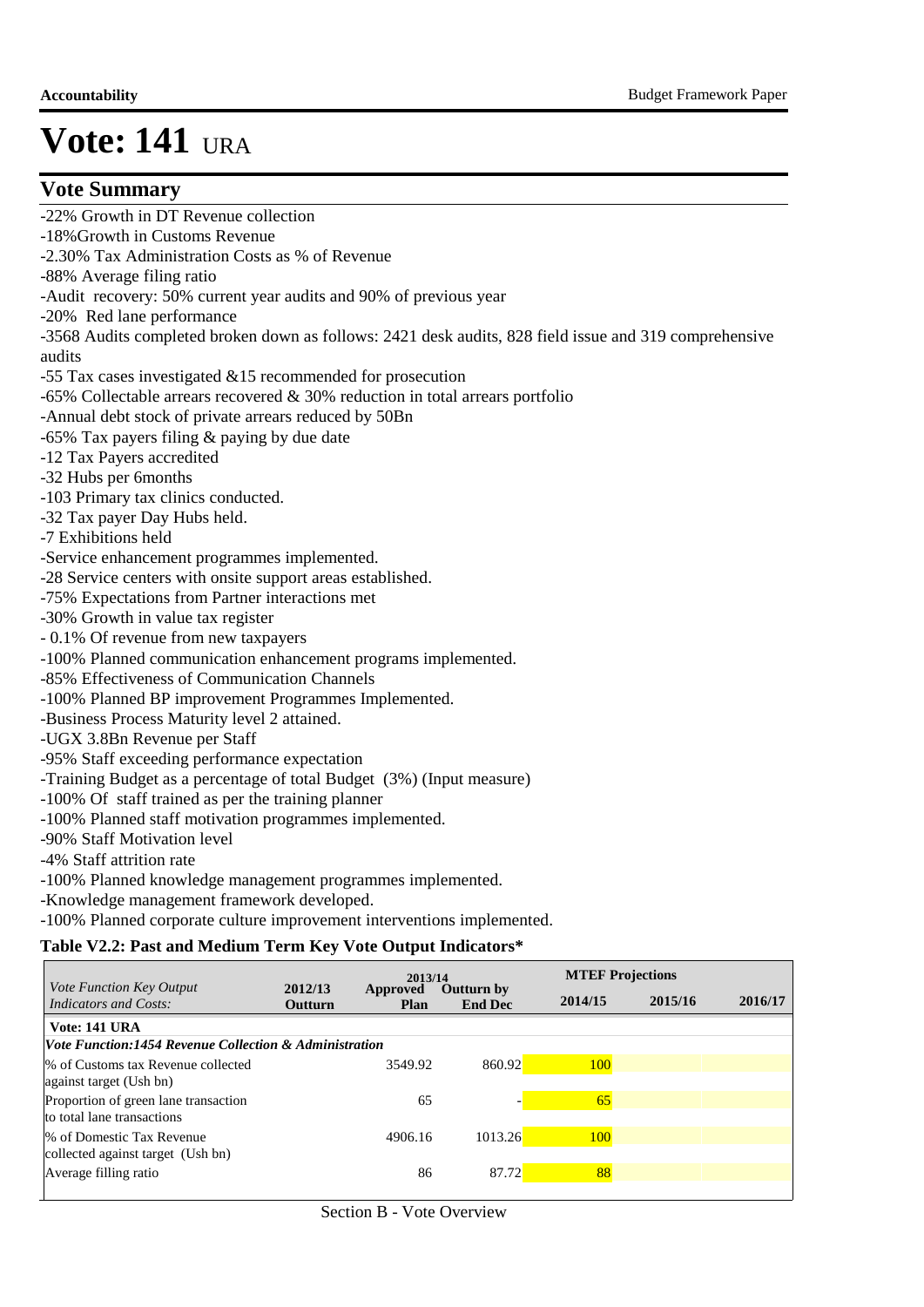### **Vote Summary**

|                                                        | 2013/14            |                  |                                     | <b>MTEF Projections</b> |         |         |  |
|--------------------------------------------------------|--------------------|------------------|-------------------------------------|-------------------------|---------|---------|--|
| Vote Function Key Output<br>Indicators and Costs:      | 2012/13<br>Outturn | Approved<br>Plan | <b>Outturn by</b><br><b>End Dec</b> | 2014/15                 | 2015/16 | 2016/17 |  |
| Percentage growth in tax register                      |                    | 30               | 12                                  | 30                      |         |         |  |
| % of investigated cases<br>recommended for prosecution |                    | 80               |                                     | 55                      |         |         |  |
| Number of investigations cases<br>completed            |                    | 30               | 11                                  | 17                      |         |         |  |
| <b>Vote Function Cost (UShs bn)</b>                    | N/A                | 211.053          | 104.802                             | 231.110                 | 244.961 | 278.022 |  |
| VF Cost Excl. Ext Fin.                                 | 207.120            | 208.62           | 104.802                             | 228.620                 | N/A     | N/A     |  |
| <b>Cost of Vote Services (UShs Bn)</b>                 | N/A                | 211.053          | 104.802                             | 231.110                 | 244.961 | 278.022 |  |
| Vote Cost Excl. Ext Fin                                | 207.120            | 208.620          | 104.802                             | 228.620                 | N/A     | N/A     |  |

#### *Medium Term Plans*

-Decentralise revenue services

-Design sector focused service packages

-Implement tax education programmes

-Conduct industry based familiarization visits.

-Develop and implement Service enhancement Programmes

-Hold Exhibitions with (ULGA, PSFU, UMA, Buganda Land Board, SME, NCHE)

#### **(ii) Efficiency of Vote Budget Allocations**

In order to improve service delivery in URA, the following initiatives will be implemented:

-Decentralise revenue services

-Design sector focused service packages

-Implement tax education programmes

-Conduct industry based familiarization visits.

-Develop and implement Service enhancement Programmes

-Hold Exhibitions(ULGA, PSFU, UMA, Buganda Land Board, SME, NCHE).The following outputs are expected:

-32 Hubs per quarter

-103 Primary tax clinics conducted.

-32 Tax payer Day Hubs held.

-7 Exhibitions held

-Service enhancement programmes implemented.

-28 service centers with onsite support areas established.

#### **Table V2.3: Allocations to Key Sector and Service Delivery Outputs over the Medium Term**

|                                 | $(i)$ Allocation (Shs Bn) |       |                                 | $(ii)$ % Vote Budget |          |              |                                 |          |
|---------------------------------|---------------------------|-------|---------------------------------|----------------------|----------|--------------|---------------------------------|----------|
| <b>Billion Uganda Shillings</b> |                           |       | 2013/14 2014/15 2015/16 2016/17 |                      |          |              | 2013/14 2014/15 2015/16 2016/17 |          |
| Key Sector                      | 120.1                     | 117.4 | 133.8                           | 133.8                | $56.9\%$ | <b>50.8%</b> | 54.6%                           | $48.1\%$ |
| Service Delivery                | 120.1                     | 117.4 | 133.8                           | 133.8                | $56.9\%$ | $50.8\%$     | 54.6%                           | $48.1\%$ |

#### BUDGET ALLOCATION PROPOSALS FOR FY2014-2015

1) The Ministry of Finance has provisionally allocated a total UGX 228.62 billion and UGX 2.49 billion as Development External Financing (Donor Component) to URA as the MTEF funding for the FY 2014/2015. The overall total is UGX 231.11 billion.

2) The budget proposal for the financial year 2014/2015 has been split into; the operational budget (to cater for the routine activities), the capital budget ( to cater for development expenditure) and the strategic budget ( to cater for interventions and projects that are initiated to improve on business)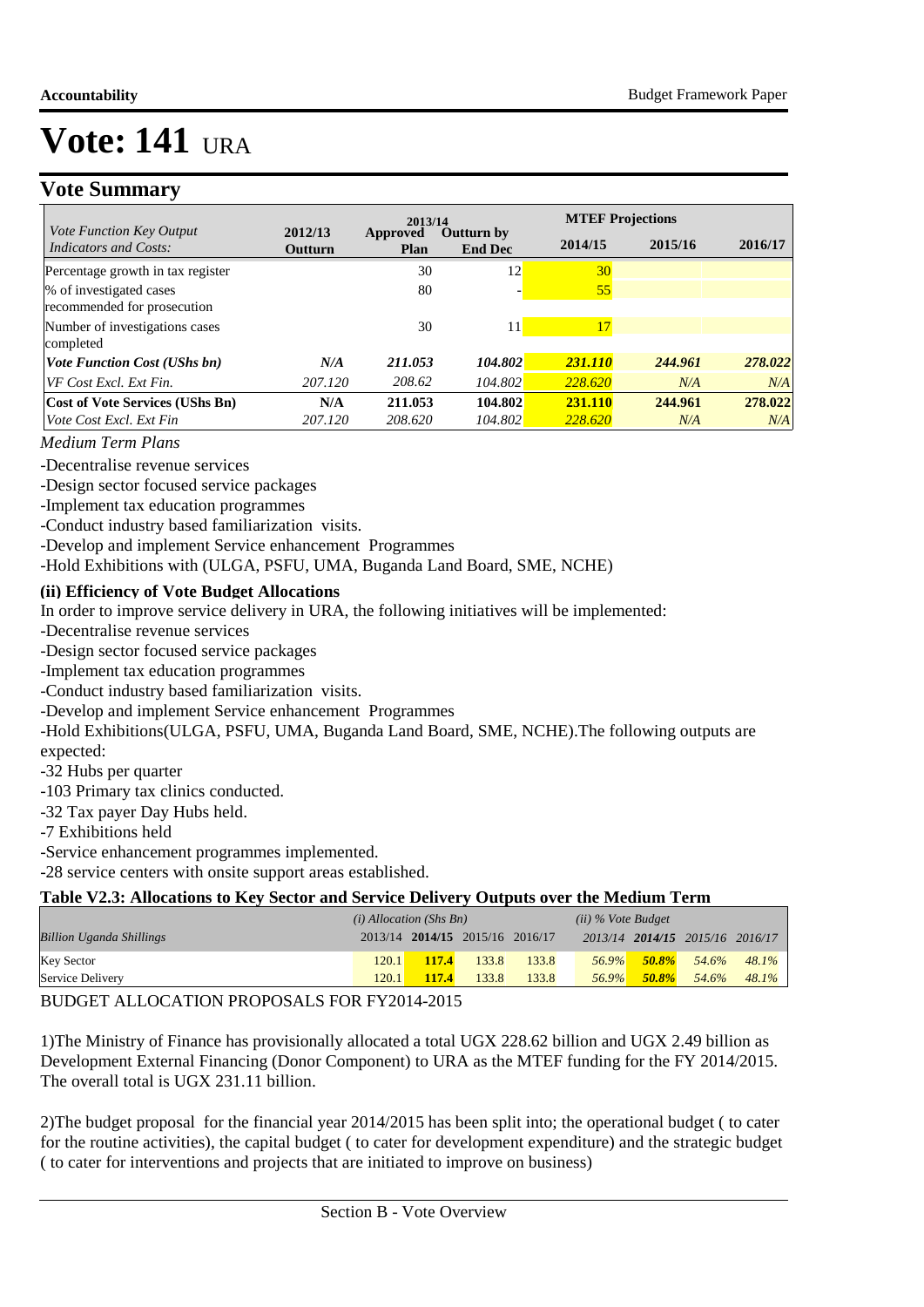### **Vote Summary**

3) UGX 191.22 billion has been allocated to recurrent (operational) expenditure and UGX 39.89 billion for capital and strategic expenditure. For the financial year 2014/2015, URA will allocate the UGX 231.11 billion towards the priorities listed below;

Facilitation of operational activities- The traditional operational items like rent, fuel, electricity, water and telecommunication charges have all been affected by rising prices—we have fully provided for all of these in this budget.

Among other budgetary considerations maintained because of the various business and operational needs are: Training: a total of UGX 5.8 billion has been provided. Enhancement of office security UGX 1.3 Billion, Tax Investigations Laboratory Equipment UGX 580 Million, maintenance of the e-tax licences UGX 2.7 billion, Legal Fees & Expenses UGX 1.3 Billion URANET contracts (UTL & ORANGE) UGX 5.9 billion.

4) Considerations under the capital items are:

• Construction of the URA Head Quarter Building UGX 20 Billion

• Implementation of the Disaster Recovery Solution. UGX 2.6 Billion

• Records Management System. UGX 1 Billion

• Enterprise Resource Planning. Consultancy & HRMS items. UGX 4.3 Billion

• Vehicle Lease Rentals. UGX 4 Billion

• MCP and IDEP programs UGX 5.5 Billion

5) PROPOSED RECURRENT EXPENDITURE

#### OPERATIONAL BUDGET

The recurrent expenditure for the financial year 2014/2015 of UGX. 191.22 billion has been allocated as follows:

Staff costs (59.61%)

This will cover the staff salary and related benefits (NSSF, Workmen's compensation, Group Life Assurance, medical expenses, Retirement Benefit Scheme contribution, death benefits, gratuity and service award).

Transport and Travel (3.31%)

This will cover the costs of transport and travel, including motor vehicles repairs and insurance, fuel, public transport, subsistence allowances, regional and international travel and transfer expenses.

Maintenance Costs (5.64%)

This covers maintenance of building, office equipment including computer equipment, parking yards, and furniture.

Other Charges/staff development (15.11%)

This covers items like URANET, rent & utility charges, tax payer education, publicity, property rates, staff recruitment costs, staff training costs, legal costs, printing and stationery and program costs among others.

#### 6) THE CAPITAL AND STRATEGIC BUDGET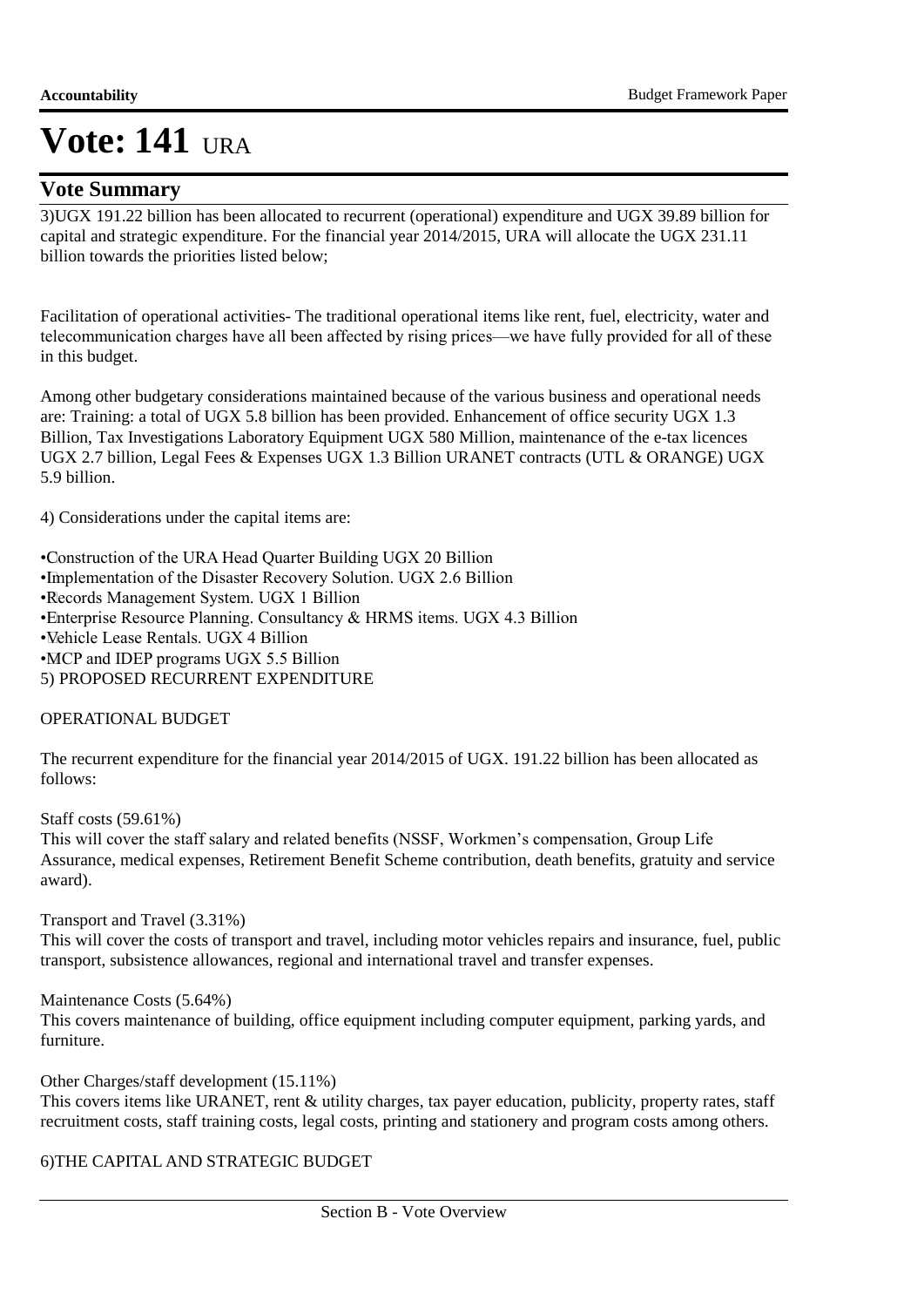#### **Vote Summary**

16.18 % has been allocated to capital costs to cater for URA Headquarter Building Construction, Disaster Recovery Solution, and Implementation of the Enterprise Resource Planning Solution, servicing of the vehicle lease, Records Management System.

#### **Table V2.4: Key Unit Costs of Services Provided and Services Funded (Shs '000)**

#### **(iii) Vote Investment Plans**

URA is strategicaly re-alligning her systems to be able to adapt to the ever changing technological and business environments. To that end a deliberate effort to invest in efficient transport system and technology is anticipated over the medium term. Emphasis is therefore on robust electronic/online payment systems, mobile applications, computer & electronic equipments and disastor recovery systems. Allocations to capital purchases have been made as follows:

1.Disaster recovery programme, UGX8.9Bn

2. Construction of URA one stop centre(URA House) ,UGX20Bn

3. Motor Vehicles-UGX.. 4 Billion. This will cover the lease payments for the newly acquired vehicles. We have settled for this amount to avoid high lease interest payments.

4. (UGX. 5.5 Billion for Managing Compliance Programme

5.UGX2.533 for URA Data warehouse

#### **Table V2.5: Allocations to Capital Investment over the Medium Term**

|                                           | $(i)$ Allocation (Shs Bn) |             |                                 | $(ii)$ % Vote Budget |          |          |                                 |       |
|-------------------------------------------|---------------------------|-------------|---------------------------------|----------------------|----------|----------|---------------------------------|-------|
| <b>Billion Uganda Shillings</b>           |                           |             | 2013/14 2014/15 2015/16 2016/17 |                      |          |          | 2013/14 2014/15 2015/16 2016/17 |       |
| Consumption Expendture (Outputs Provided) | 191.2                     | 191.2       | 214.0                           | 214.0                | $90.6\%$ | $82.7\%$ | 87.4%                           | 77.0% |
| Investment (Capital Purchases)            | 19.8                      | <b>39.9</b> | 31.0                            | 64.0                 | $9.4\%$  | 17.3%    | 12.6%                           | 23.0% |
| <b>Grand Total</b>                        | <b>211.1</b>              | 231.1       | 245.0                           | 278.0                |          |          | 100.0% 100.0% 100.0% 100.0%     |       |

In the FY 2013/14, we are allocating UGX 39.89billion for capital and strategic expenditure. as follows:

-HeadQuarter Construction, UGX20Bn

-Disaster Recovery Solution,UGX 2.6Bn

-Vehicle Lease Repayments,UGX 4Bn

-Enterprise Resource Planning (ERP) -Consultancy & HRMS,UGX 4.3Bn

-Managing Compliance Programs (MCP) ,UGX 4.973Bn

-IDEP,UGX 0.527Bn

-Records Management System,UGX 1Bn

-Data Warehouse Project, UGX2.49Bn

#### **Table V2.6: Major Capital Investments**

| <b>Project, Programme</b>                                                            | 2013/14                                                                                   |                                                                                                                                                  | 2014/15                                                                   |
|--------------------------------------------------------------------------------------|-------------------------------------------------------------------------------------------|--------------------------------------------------------------------------------------------------------------------------------------------------|---------------------------------------------------------------------------|
| <b>Vote Function Output</b><br><b>UShs Thousand</b>                                  | <b>Approved Budget, Planned</b><br><b>Outputs (Quantity and Location)</b>                 | <b>Actual Expenditure and</b><br><b>Outputs by September</b><br>(Quantity and Location)                                                          | <b>Proposed Budget, Planned</b><br><b>Outputs (Quantity and Location)</b> |
| Project 0653 Support to URA Projects                                                 |                                                                                           |                                                                                                                                                  |                                                                           |
| 145472 Government<br><b>Buildings and</b><br><b>Administrative</b><br>Infrastructure | Redesign of Nakawa Inland<br>Parking Yard for for Office<br>Space. At Nakawa HeadQuarters | The redesigning of NIP building<br>for office space at Nakawa<br>headquarters is ongoing and is<br>expected to be completed by<br>third quarter. | URA Headquarter Building<br>Construction                                  |
| Total                                                                                | 1,600,000                                                                                 | 400,000                                                                                                                                          | 20,000,000                                                                |
| <b>GoU</b> Development                                                               | 1,600,000                                                                                 | 400,000                                                                                                                                          | 20,000,000                                                                |
| <b>External Financing</b>                                                            | 0                                                                                         | 0                                                                                                                                                | $\theta$                                                                  |
| 145475 Purchase of Motor<br><b>Vehicles and Other</b><br><b>Transport Equipment</b>  | 68 Vehicles. Finance Lease<br>Payments                                                    | The 68 vehicles were leased last<br>FY. The lease is payable every<br>year.                                                                      | Vehicle Lease                                                             |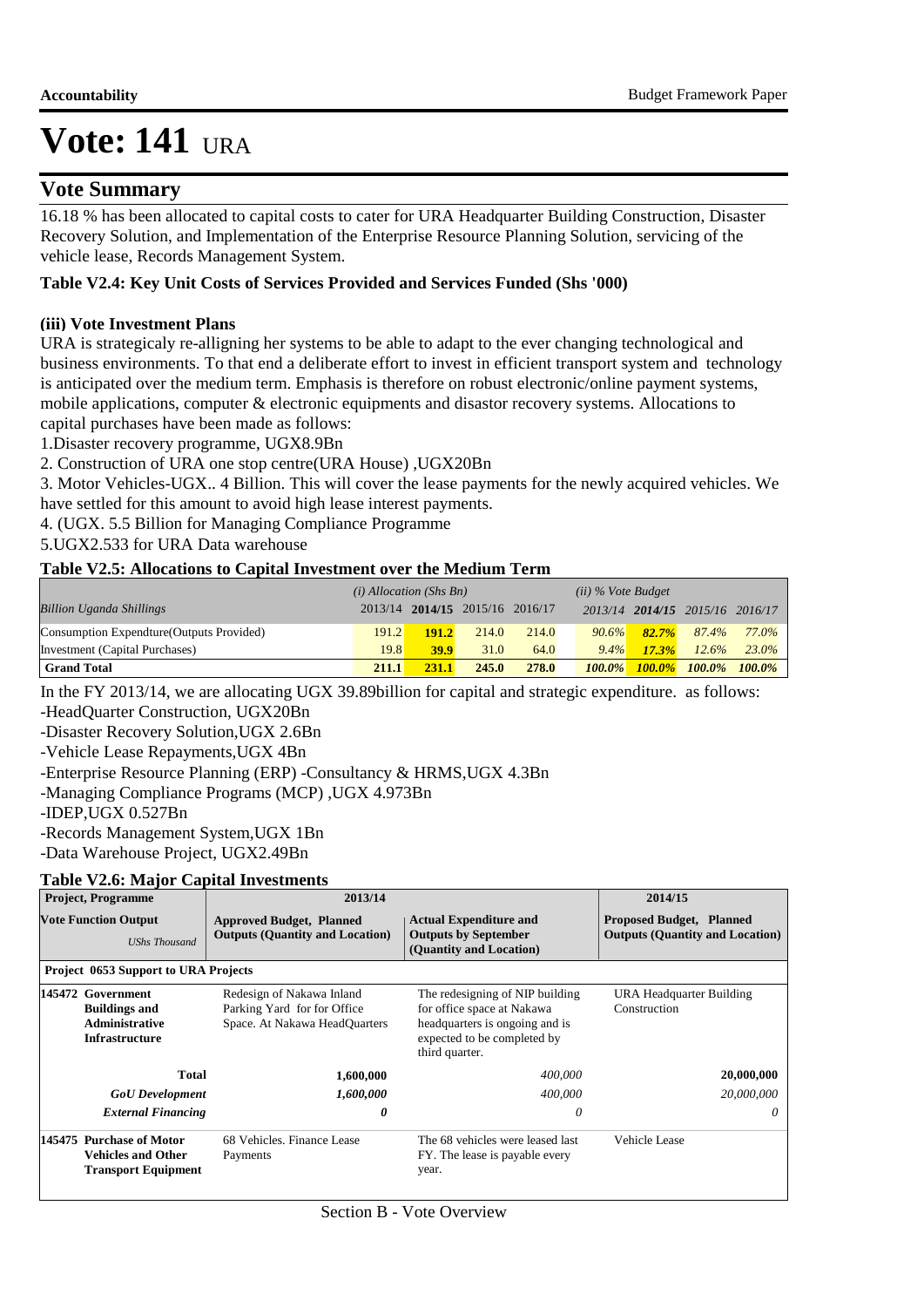|  | <b>Vote Summary</b> |  |
|--|---------------------|--|
|--|---------------------|--|

| $\mathbf{v}$                                        |                                                                           |                                                                                         |                                                                           |
|-----------------------------------------------------|---------------------------------------------------------------------------|-----------------------------------------------------------------------------------------|---------------------------------------------------------------------------|
| Project, Programme                                  | 2013/14                                                                   |                                                                                         | 2014/15                                                                   |
| <b>Vote Function Output</b><br><b>UShs Thousand</b> | <b>Approved Budget, Planned</b><br><b>Outputs (Quantity and Location)</b> | <b>Actual Expenditure and</b><br><b>Outputs by September</b><br>(Quantity and Location) | <b>Proposed Budget, Planned</b><br><b>Outputs (Quantity and Location)</b> |
| <b>Total</b>                                        | 4,000,000                                                                 | 1,000,000                                                                               | 4,000,000                                                                 |
| <b>GoU</b> Development                              | 4,000,000                                                                 | 1,000,000                                                                               | 4,000,000                                                                 |
| <b>External Financing</b>                           | 0                                                                         | 0                                                                                       | 0                                                                         |
|                                                     |                                                                           |                                                                                         |                                                                           |
| 145479 Acquisition of Other                         | Rolled out Asycuda World                                                  | The ASYCUDA World system                                                                | Asycuda World System roll out                                             |
| <b>Capital Assets</b>                               | system to Malaba, Busia,                                                  | roll is complete in customs                                                             | to 29 stations (Lwakhakha,                                                |
|                                                     | Katuna, Mutukula and Mbale                                                | stations of Malaba, Busia,<br>Katuna, Mutukula, Kampala                                 | Swam<br>river, Bunagana, Busunga, Cynika,                                 |
|                                                     | Signing of MOUs and hand                                                  | and Mbale.                                                                              | Mirama                                                                    |
|                                                     | over of Authorization                                                     |                                                                                         | Hills, Kikagati, Kamwezi, Oraba, V                                        |
|                                                     | certificates to 7 Companies                                               | The signing of MoUs has been                                                            | urra, Elegu, Arua, Goli, Paidha, Bus                                      |
|                                                     | done.                                                                     | completed for 10 AEOs.                                                                  | itema, Kamdini, Pakwach, Koboko                                           |
|                                                     |                                                                           |                                                                                         | ,Lia,Lokung,Madi                                                          |
|                                                     | Reviewed ECTS and In-Transit<br>Monitoring System (IMS)                   | By the end of quarter one, the<br>review of the ECTS and In-                            | Opei, Mbarara, Moyo, Mpondwe,<br>Ntoroko, Kasese, Ishasha and             |
|                                                     | business design document.                                                 | <b>Transit Monitoring System</b>                                                        | Butyaba)                                                                  |
|                                                     |                                                                           | (IMS) business design                                                                   |                                                                           |
|                                                     | Conduct a Business Impact                                                 | document had been completed.                                                            | Interface between Asycuda                                                 |
|                                                     | Analysis                                                                  | Installation, testing and roll out                                                      | world and Other Government                                                |
|                                                     |                                                                           | of the system is expected in                                                            | Agencies to facilitate                                                    |
|                                                     | Reviewed & completed draft                                                | quarter two.                                                                            | interconnections/information                                              |
|                                                     | BCP policy for management's<br>consideration                              |                                                                                         | exchange developed.                                                       |
|                                                     |                                                                           |                                                                                         | Processes for Border                                                      |
|                                                     | Rolled out Asycuda World                                                  |                                                                                         | Management and Airport and                                                |
|                                                     | system Kampala and other                                                  |                                                                                         | Land documented.                                                          |
|                                                     | upcountry stations                                                        |                                                                                         |                                                                           |
|                                                     |                                                                           |                                                                                         | Pre-authorisation activities of                                           |
|                                                     | Installed, Tested, Piloted &<br>rolled out ECTS                           |                                                                                         | Bonded warehouse Keepers<br>performed                                     |
|                                                     |                                                                           |                                                                                         |                                                                           |
|                                                     | Other 7 companies from the 40                                             |                                                                                         | Pre-authorisation inspections                                             |
|                                                     | applicants after fulfillment of                                           |                                                                                         | and common risk mapping                                                   |
|                                                     | the authorization requirements.                                           |                                                                                         | performed on 3 companies                                                  |
|                                                     | Authorized.                                                               |                                                                                         | Self management benefit                                                   |
|                                                     | <b>New Customs Business Process</b>                                       |                                                                                         | (Bonded warehouse Keeper's                                                |
|                                                     | Rengineering Manual (5 core                                               |                                                                                         | Program) Piloted and Evaluated                                            |
|                                                     | processes) published.                                                     |                                                                                         |                                                                           |
|                                                     |                                                                           |                                                                                         | Sensitisation of 80 operators on                                          |
|                                                     | Further identified requirements                                           |                                                                                         | the Authorized Economic                                                   |
|                                                     | and information exchange for<br>Ayscuda system implemented;               |                                                                                         | Operator program done.                                                    |
|                                                     |                                                                           |                                                                                         | <b>Standard Operating Procedures</b>                                      |
|                                                     | Stakeholders/Other Government                                             |                                                                                         | for Electronic Cargo Tracking                                             |
|                                                     | Agencies for Asycuda system                                               |                                                                                         | system developed                                                          |
|                                                     | Integrated                                                                |                                                                                         |                                                                           |
|                                                     | Completed documentation of                                                |                                                                                         | Operational Testing & System<br>Handover for Electronic Cargo             |
|                                                     | the Oil and Gas Processes                                                 |                                                                                         | Tracking system done                                                      |
|                                                     |                                                                           |                                                                                         |                                                                           |
|                                                     | Completed Procurement of the                                              |                                                                                         | Electronic Cargo Tracking                                                 |
|                                                     | Oil and Gas system                                                        |                                                                                         | System rolled out.                                                        |
|                                                     |                                                                           |                                                                                         |                                                                           |
|                                                     | 1 cost recovery audit under Oil<br>& Gas carried out                      |                                                                                         | User Acceptance Testing and<br>support Interface between                  |
|                                                     |                                                                           |                                                                                         | Asycuda world and Other                                                   |
|                                                     | Human Resource Management                                                 |                                                                                         | Government Agencies to                                                    |
|                                                     | System works commenced                                                    |                                                                                         | facilitate                                                                |
|                                                     |                                                                           |                                                                                         | interconnections/information                                              |
|                                                     | Signing of the Human Resource                                             |                                                                                         | exchange Developed &                                                      |
|                                                     | Management System contract                                                |                                                                                         | perfromed.                                                                |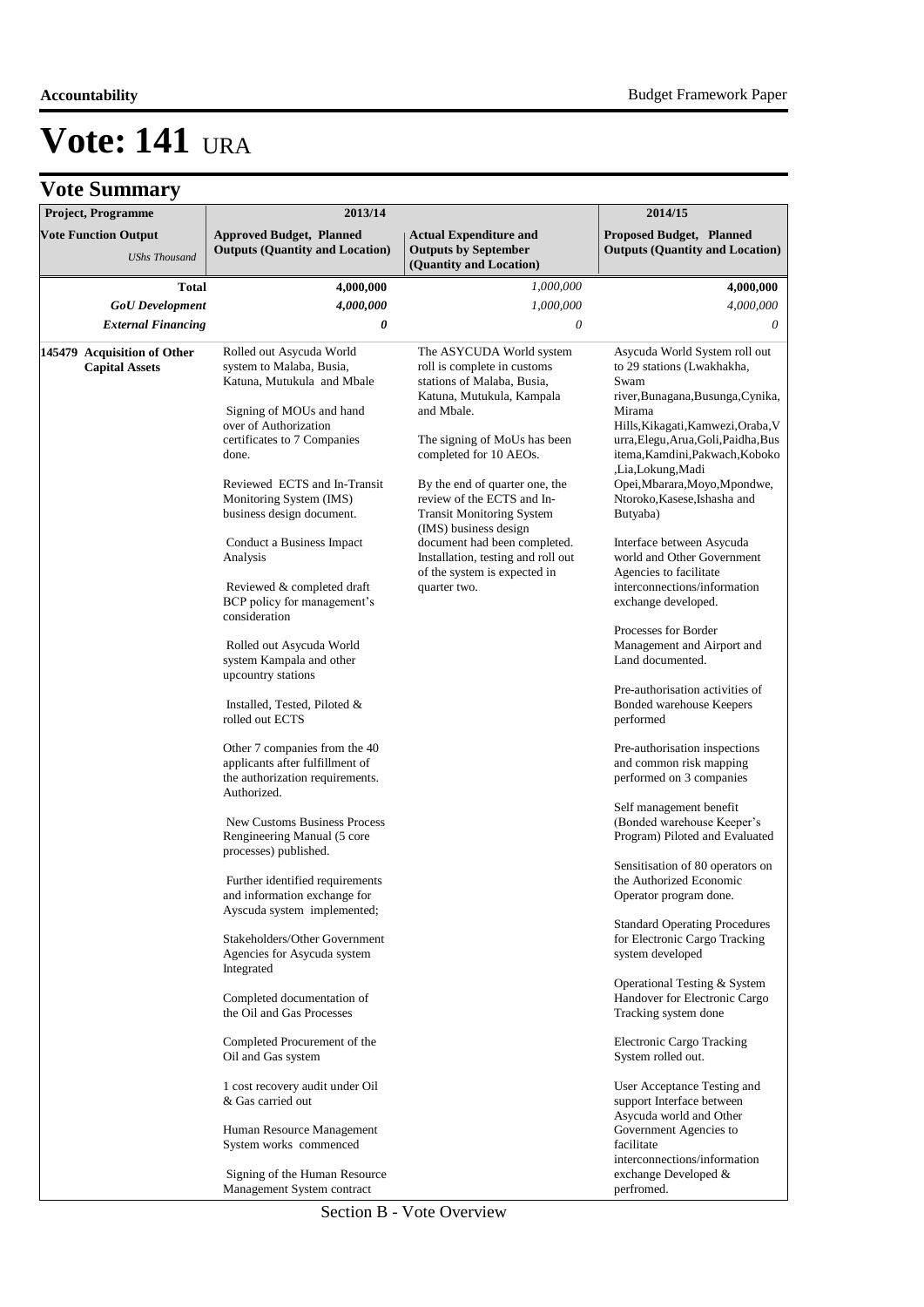| Project, Programme                                  | 2013/14                                                                                                        | 2014/15                                                                                 |                                                                                                                                           |  |
|-----------------------------------------------------|----------------------------------------------------------------------------------------------------------------|-----------------------------------------------------------------------------------------|-------------------------------------------------------------------------------------------------------------------------------------------|--|
| <b>Vote Function Output</b><br><b>UShs Thousand</b> | <b>Approved Budget, Planned</b><br><b>Outputs (Quantity and Location)</b>                                      | <b>Actual Expenditure and</b><br><b>Outputs by September</b><br>(Quantity and Location) | <b>Proposed Budget, Planned</b><br><b>Outputs (Quantity and Location)</b>                                                                 |  |
|                                                     | done                                                                                                           |                                                                                         |                                                                                                                                           |  |
|                                                     | Gap Analysis for Integrations in<br>URA conducted<br>Diagnosis and definition of                               |                                                                                         | Authorised Economic Operator<br>for Importers and clearing<br>agents, Bonded Warehouse<br>keeper's and Exporters' Program<br>implemented. |  |
|                                                     | organizational culture, including<br>road map for change<br>management done.                                   |                                                                                         | MoUs with importers and<br>clearing agents on Authorized<br>Economic Operator program                                                     |  |
|                                                     | Designed and developed<br>organizational model, include<br>implementing quick wins as<br>elements of the model |                                                                                         | Authorised, Signed & Issued<br>with Certificates.<br>Authorised, Signed MoUs and                                                          |  |
|                                                     | done.<br>Solution provider to implement                                                                        |                                                                                         | <b>Issued Certificates to Bonded</b><br>Warehouse Keepers on<br><b>Authorized Economic Operator</b>                                       |  |
|                                                     | the Data Warehouse and<br>Business Intelligence solution in<br>URA contracted.                                 |                                                                                         | program<br>Authorised 6 Exporters, Signed                                                                                                 |  |
|                                                     | Contract an Independent<br>Quality assurance consultant for<br>the DWH/BI implementation.                      |                                                                                         | MOUs and issued certificates on<br><b>Authorized Economic Operator</b><br>Program                                                         |  |
|                                                     | <b>Conduct Data Readiness</b><br>assessment workshops for the                                                  |                                                                                         | Approval and licencing of agents<br>process (Legal and Bonds) and<br>Exemptions completed                                                 |  |
|                                                     | mission critical process<br>supported by three Transaction<br>processing systems                               |                                                                                         | User manual for 4 processes<br>(Border management, Airport<br>and Land, temporary import and                                              |  |
|                                                     | Conduct a readiness assessment<br>for Data Warehouse and<br>Business Intelligence solution                     |                                                                                         | export, bonded warehousing)<br>developed.                                                                                                 |  |
|                                                     | together with the solution<br>provider.                                                                        |                                                                                         | Signing of Contract with the<br>System Vendor of the Oil and<br>Gas System done                                                           |  |
|                                                     | Documentation of AS-IS and<br>TO-BE decision support<br>mechanism for the organisation<br>done.                |                                                                                         | Capacity Building for Oil & Gas<br>done                                                                                                   |  |
|                                                     | Documentation of a draft Data<br>analytics curriculum done                                                     |                                                                                         | Contract with System Vendor<br>for Human Resource<br>Management System Signed.                                                            |  |
|                                                     | Developed, documented and<br>operationalize Business<br>Continuity Plans for at least                          |                                                                                         | <b>Enterprise Integration Solution</b><br>procured.                                                                                       |  |
|                                                     | three processes within the<br>management processes, support<br>processes and core processes<br>done.           |                                                                                         | Human Resource Management<br>System Developed, Testing and<br>full Integration with e Tax and<br>Asycuda World done.                      |  |
|                                                     | Completed documentation of<br>the Oil and Gas Processes                                                        |                                                                                         | Oil and Gas System Developed,<br>Testing and full Integration with<br>e Tax and Asycuda World done                                        |  |
|                                                     | I) Completed Procurement of<br>the Oil and Gas system                                                          |                                                                                         | Customising, testing and full<br>integration for Enterprise                                                                               |  |
|                                                     | 1 cost recovery audit under Oil<br>& Gas carried out                                                           |                                                                                         | Integration Solution done.<br>End User training for Enterprise                                                                            |  |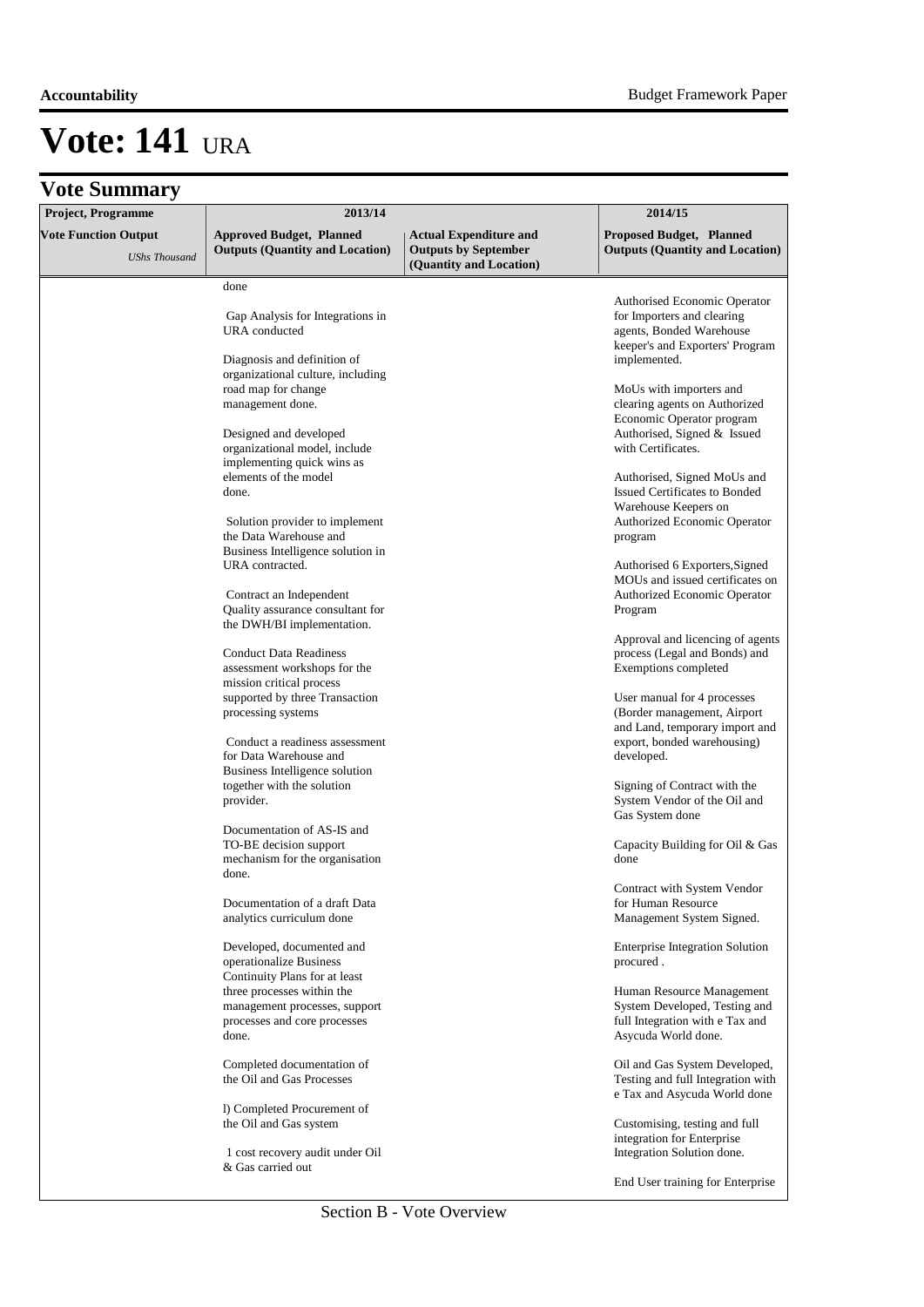| <b>Vote Summary</b>                                 |                                                                           |                                                                                         |                                                                                                                           |
|-----------------------------------------------------|---------------------------------------------------------------------------|-----------------------------------------------------------------------------------------|---------------------------------------------------------------------------------------------------------------------------|
| Project, Programme                                  | 2013/14                                                                   |                                                                                         | 2014/15                                                                                                                   |
| <b>Vote Function Output</b><br><b>UShs Thousand</b> | <b>Approved Budget, Planned</b><br><b>Outputs (Quantity and Location)</b> | <b>Actual Expenditure and</b><br><b>Outputs by September</b><br>(Quantity and Location) | Proposed Budget, Planned<br><b>Outputs (Quantity and Location)</b>                                                        |
|                                                     | Human Resource Management                                                 |                                                                                         | Integration Solution done.                                                                                                |
|                                                     | System works commenced                                                    |                                                                                         | Human Resoucre Management<br>System Rolled Ou.t,                                                                          |
|                                                     |                                                                           |                                                                                         | End User training for Human<br><b>Resource Mangement Solution</b><br>done.                                                |
|                                                     |                                                                           |                                                                                         | Consultancy services for<br><b>Business Continuity Quality</b><br>Assurance procured.                                     |
|                                                     |                                                                           |                                                                                         | Change programs to support the<br>culture mainstreaming<br>initiatives implemented                                        |
|                                                     |                                                                           |                                                                                         | Communication platform<br>(intranet) with e-learing<br>platform enhanced.                                                 |
|                                                     |                                                                           |                                                                                         | Contact Center framework<br>developed                                                                                     |
|                                                     |                                                                           |                                                                                         | TO BE Decision Making<br>Framework documented                                                                             |
|                                                     |                                                                           |                                                                                         | <b>Business Continuity Quality</b><br>Assurance consultant contracted                                                     |
|                                                     |                                                                           |                                                                                         | <b>URA Services Catalogue</b><br>reviewed and published.                                                                  |
|                                                     |                                                                           |                                                                                         | Self help units in select<br>upcountry service centers<br>implemented.                                                    |
|                                                     |                                                                           |                                                                                         | <b>Contact Center solution</b><br>provider procured.                                                                      |
|                                                     |                                                                           |                                                                                         | Four service centers in the<br>Kampala region enhanced                                                                    |
|                                                     |                                                                           |                                                                                         | Staff on data management and<br>analytics trained.                                                                        |
|                                                     |                                                                           |                                                                                         | <b>Business Continuity Plan</b><br>developed.                                                                             |
|                                                     |                                                                           |                                                                                         | <b>URA Service Standards</b><br>developed                                                                                 |
|                                                     |                                                                           |                                                                                         | Technical implementation Phase<br>1: Design, develop, test upto to<br>roll out of Business Intelligence<br>solution done. |
|                                                     |                                                                           |                                                                                         | <b>Business Continuity</b><br>Management Sustenance toolkit<br>developed.                                                 |
|                                                     |                                                                           |                                                                                         | BCM End user sensitization and                                                                                            |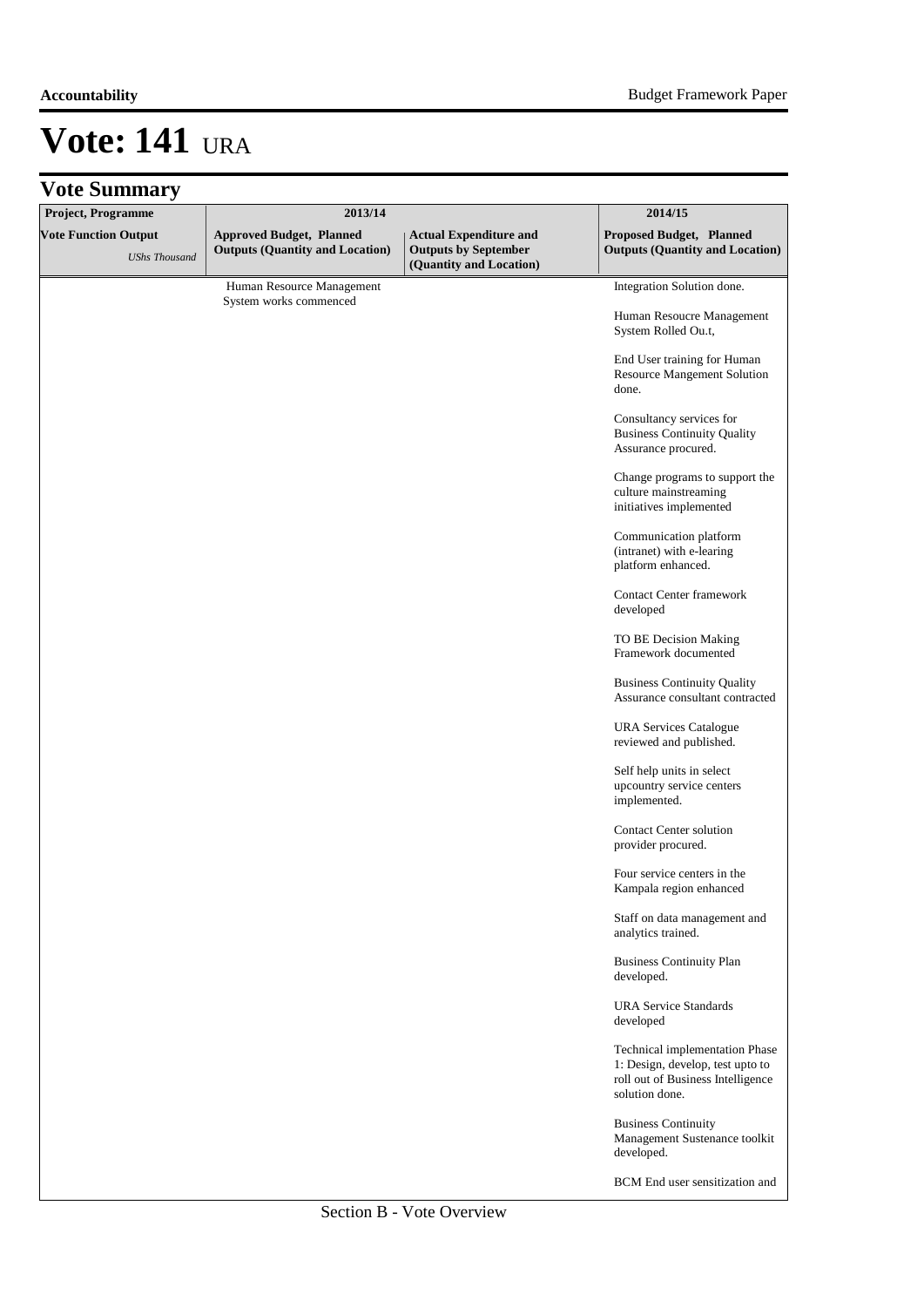#### **Accountability** Budget Framework Paper

# **Vote: 141** ura

### **Vote Summary**

| <b>Project, Programme</b>                           | 2013/14                                                                   |                                                                                         | 2014/15                                                                   |
|-----------------------------------------------------|---------------------------------------------------------------------------|-----------------------------------------------------------------------------------------|---------------------------------------------------------------------------|
| <b>Vote Function Output</b><br><b>UShs Thousand</b> | <b>Approved Budget, Planned</b><br><b>Outputs (Quantity and Location)</b> | <b>Actual Expenditure and</b><br><b>Outputs by September</b><br>(Quantity and Location) | <b>Proposed Budget, Planned</b><br><b>Outputs (Quantity and Location)</b> |
|                                                     |                                                                           |                                                                                         | training done                                                             |
|                                                     |                                                                           |                                                                                         | New Service Model<br>implemented                                          |
|                                                     |                                                                           |                                                                                         | ERP-HRMS procured,                                                        |
|                                                     |                                                                           |                                                                                         | Records Management System<br>procured,                                    |
|                                                     |                                                                           |                                                                                         | Disaster Recovery Solution and<br><b>MCP</b>                              |
| Total                                               | 10,533,149                                                                | 2,633,287                                                                               | 15,889,580                                                                |
| <b>GoU</b> Development                              | 8,100,000                                                                 | 2,633,287                                                                               | 13,400,000                                                                |
| <b>External Financing</b>                           | 2,433,149                                                                 | 0                                                                                       | 2,489,580                                                                 |

#### **(iv) Vote Actions to improve Priority Sector Outomes**

Key policy and process actions planned to address vote function performance issues include the following: -Audit Recovery of current FY agreed audits and uncollected collectable arrears from audits of previous years

- -Recovery of Collectible Arrears
- -Cleaning of the VAT, PAYE and Income tax ledgers
- -Implementing a DT risk management program
- -Implementing the national audit plan
- -Setting up transfer pricing section
- -Operationalising Oil and Gas division
- -Improve monitoring and evaluation of Compliance Division workplans
- -Improve compliance of the construction sector
- -Minimize the impact of Treaty shopping
- -Implement monitoring of newly registered clients compliance program
- -Improve compliance monitoring for income tax
- -Maintain a clean and active register
- -Design service packages tailored that are sector focused and segment targeted
- -Offer standardized and reliable services
- -Rolling out of Authorised Economic Operator Programme
- -Iplementation of the URA training planner

#### **Table V2.7: Priority Vote Actions to Improve Sector Performance**

| 2013/14 Planned Actions:<br>2013/14 Actions by Sept:                                                                                   |                                                                                                                                                                                                                                       | 2014/15 Planned Actions:                                                                                                                                      | <b>MT Strategy:</b>                                                                                                                             |
|----------------------------------------------------------------------------------------------------------------------------------------|---------------------------------------------------------------------------------------------------------------------------------------------------------------------------------------------------------------------------------------|---------------------------------------------------------------------------------------------------------------------------------------------------------------|-------------------------------------------------------------------------------------------------------------------------------------------------|
|                                                                                                                                        | Sector Outcome 1: Efficient service delivery through formulation and monitoring of credible budgets.                                                                                                                                  |                                                                                                                                                               |                                                                                                                                                 |
| Vote Function: 14.54 Revenue Collection & Administration                                                                               |                                                                                                                                                                                                                                       |                                                                                                                                                               |                                                                                                                                                 |
| VF Performance Issue:                                                                                                                  | Compliance Management-shall focus on: Implementing intelligence management to support<br>prosecution and strengthen the debt management function, Detecting and Deterring tax fraud and<br>Evasion, identifying tax planning schemes. |                                                                                                                                                               |                                                                                                                                                 |
| <b>Implement Revenue</b><br>collection controls;<br>Implement the National Audit<br>plan;<br>Implement Tax payer<br>awareness program; | In the implementation of<br>revenue collection controls, a<br>review of the management and<br>control of Customs<br>warehouses was carried out<br>and some of the new initiatives                                                     | -Implement the tax<br>investigation programme.<br>-Strengthen the litigation $\&$<br>Debt recovery function<br>-Implement the tax<br>investigation programme. | <b>Managing Copmliance</b><br>Programme:<br>-Service Support Enhancement<br>-Customs Business Systems<br>-Enhancement<br>-Integrated Tax System |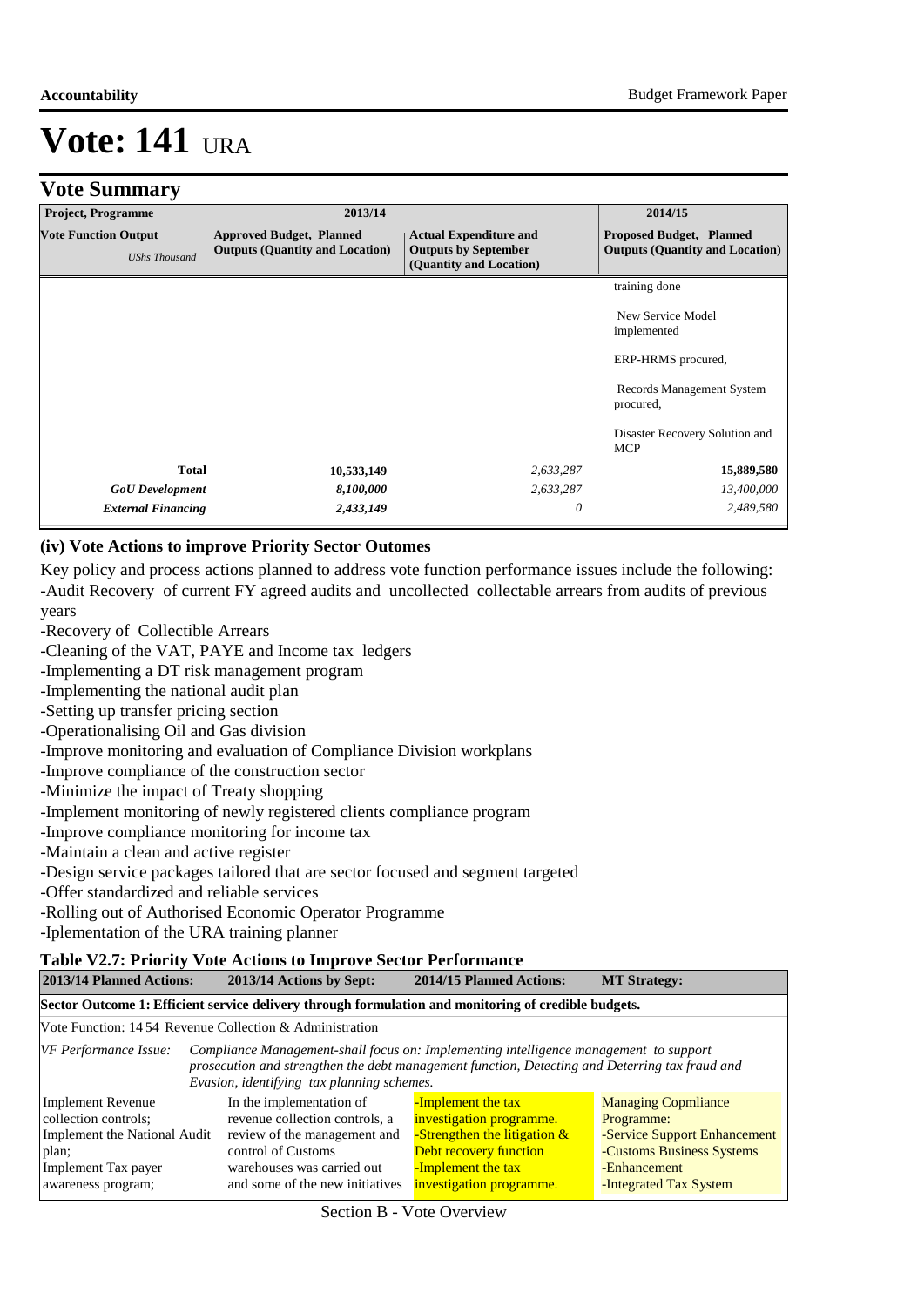### **Vote Summary**

| 2013/14 Planned Actions:                                 | 2013/14 Actions by Sept:                                                                                                                                                                                                                                                                                                                                                                                                                                                                                                                                                                                                                                                                                                                                                                                                                                                                                                                                                                                                                                                                                                                                                            | 2014/15 Planned Actions:                                                                                                     | <b>MT</b> Strategy: |  |  |
|----------------------------------------------------------|-------------------------------------------------------------------------------------------------------------------------------------------------------------------------------------------------------------------------------------------------------------------------------------------------------------------------------------------------------------------------------------------------------------------------------------------------------------------------------------------------------------------------------------------------------------------------------------------------------------------------------------------------------------------------------------------------------------------------------------------------------------------------------------------------------------------------------------------------------------------------------------------------------------------------------------------------------------------------------------------------------------------------------------------------------------------------------------------------------------------------------------------------------------------------------------|------------------------------------------------------------------------------------------------------------------------------|---------------------|--|--|
| Roll out ASYCUDA World<br>to all customs business areas. | implemented include;<br>*Spot checks for bonded<br>warehouses<br>*Extension of working hours<br>especially over the weekends<br>*Quality assurance of<br>verifiaction accounts<br>*Daily inspections of bonded<br>warehouses<br>*Weekly staff engagements<br>*Stock taking for bonded<br>warehouses.                                                                                                                                                                                                                                                                                                                                                                                                                                                                                                                                                                                                                                                                                                                                                                                                                                                                                | -Strengthen the litigation &<br>Debt recovery functions<br>-Roll out the Authorised<br>Economic<br><b>Operator Programme</b> |                     |  |  |
|                                                          | 03 monthly<br>meetings were held to come up<br>with strategies to improve<br>Customs revenue collections.<br>Out of these meetings, some of<br>the risks identified for the<br>quarter included; mis use of<br>CPCs, missclassification of<br>goods, undervaluation due to<br>insufficient documentation,<br>non-declaration/misdeclaration<br>of surcharge, payment of less<br>registration fees,<br>Misdeclaration of year of<br>manufacture and models for<br>motor vehicle units, under<br>declaration of the bond in<br>force for sensitive re-exports<br>(vehicle units, fabrics, sugar,<br>rice and cooking oil); non<br>inclusion of freight and<br>insurance in transaction<br>documents and non -<br>identification of sensitive<br>export items. Other risks<br>identified were omission of<br>signatures on authority letters<br>in ASYCUDA World<br>entries, registering motor<br>cycles on dummy entries<br>without viewing the inspection<br>act to get the justification for<br>use of CPC 483, variance in<br>declared import values of yeast<br>by different importers,<br>lodgement of vehicle units<br>(from Elegu) for processing<br>under CB10s yet their KPs |                                                                                                                              |                     |  |  |
|                                                          | expired, omission of previous<br>declaration documents in box<br>40 of the SAD. Also identified<br>was loaning out of goods to<br>clients before payment of taxes<br>and the exit process and<br>concealment among other                                                                                                                                                                                                                                                                                                                                                                                                                                                                                                                                                                                                                                                                                                                                                                                                                                                                                                                                                            |                                                                                                                              |                     |  |  |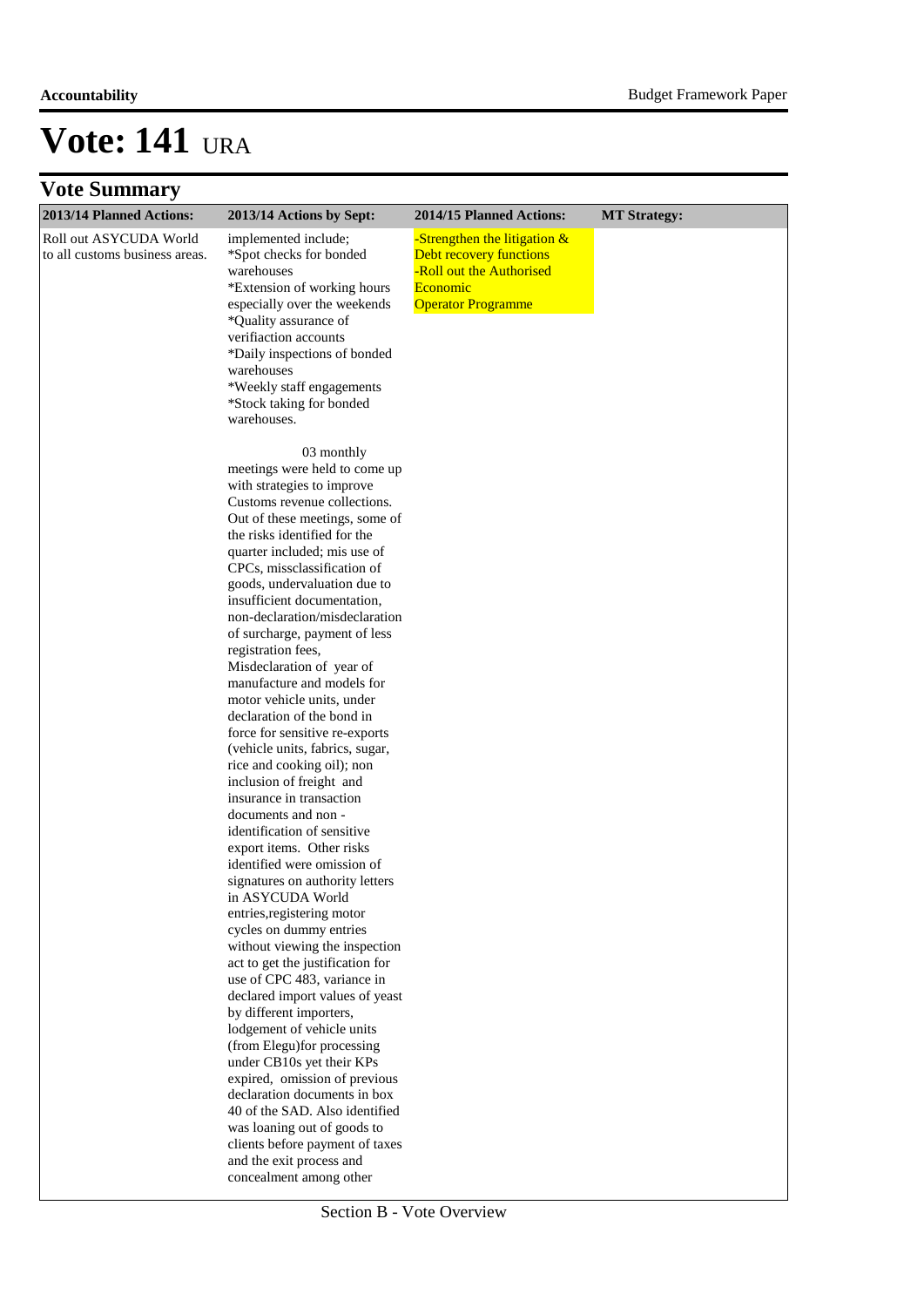#### **Accountability** Budget Framework Paper

## **Vote: 141** ura

### **Vote Summary**

| 2013/14 Planned Actions:                                | 2013/14 Actions by Sept:                                                                                                                        | 2014/15 Planned Actions:       | <b>MT</b> Strategy:                                          |
|---------------------------------------------------------|-------------------------------------------------------------------------------------------------------------------------------------------------|--------------------------------|--------------------------------------------------------------|
|                                                         | goods.                                                                                                                                          |                                |                                                              |
|                                                         |                                                                                                                                                 |                                |                                                              |
|                                                         | For the 1st quarter FY<br>2013/14, ASYCUDA World                                                                                                |                                |                                                              |
|                                                         | has been rolled out to major                                                                                                                    |                                |                                                              |
|                                                         | Customs stations accounting                                                                                                                     |                                |                                                              |
|                                                         | for 95% of Customs                                                                                                                              |                                |                                                              |
|                                                         | transactions. These include;                                                                                                                    |                                |                                                              |
|                                                         | Kampala, Entebbe,<br>Katuna,                                                                                                                    |                                |                                                              |
|                                                         | Mutukula, Jinja, Malaba and                                                                                                                     |                                |                                                              |
|                                                         | Busia. Roll out is still ongoing                                                                                                                |                                |                                                              |
|                                                         | in the rest of the Customs                                                                                                                      |                                |                                                              |
|                                                         | stations.<br>The activities carried                                                                                                             |                                |                                                              |
|                                                         | out towards implementation of                                                                                                                   |                                |                                                              |
|                                                         | the national audit plan in the                                                                                                                  |                                |                                                              |
|                                                         | first quarter include;                                                                                                                          |                                |                                                              |
|                                                         | completion of 323 Audits,                                                                                                                       |                                |                                                              |
|                                                         | establishment of a joint risk                                                                                                                   |                                |                                                              |
|                                                         | committee between DT,                                                                                                                           |                                |                                                              |
|                                                         | Customs and Tax                                                                                                                                 |                                |                                                              |
|                                                         | investigations departments,                                                                                                                     |                                |                                                              |
|                                                         | development of parameters for<br>joint risk assessment and                                                                                      |                                |                                                              |
|                                                         | identification of 20 cases for                                                                                                                  |                                |                                                              |
|                                                         | joint audit bewteen customs                                                                                                                     |                                |                                                              |
|                                                         | and DT. Documentation                                                                                                                           |                                |                                                              |
|                                                         | reviews on management                                                                                                                           |                                |                                                              |
|                                                         | services have been completed                                                                                                                    |                                |                                                              |
|                                                         | on the transfer pricing policies                                                                                                                |                                |                                                              |
|                                                         | for 3 clients, namely Nile                                                                                                                      |                                |                                                              |
|                                                         | Breweries Ltd, Salini<br>Construttori and Reime (U)                                                                                             |                                |                                                              |
|                                                         | Ltd.                                                                                                                                            |                                |                                                              |
|                                                         |                                                                                                                                                 |                                |                                                              |
|                                                         | The activities                                                                                                                                  |                                |                                                              |
|                                                         | carried out in first quarter                                                                                                                    |                                |                                                              |
|                                                         | towards taxpayer awareness<br>include; holding of 25 tax                                                                                        |                                |                                                              |
|                                                         | clinics and 12 radio/TV                                                                                                                         |                                |                                                              |
|                                                         | talkshows, URA participation                                                                                                                    |                                |                                                              |
|                                                         | in 5 exihibition shows                                                                                                                          |                                |                                                              |
|                                                         | organised by PSFU, Science                                                                                                                      |                                |                                                              |
|                                                         | and Technology expo, DFCU                                                                                                                       |                                |                                                              |
|                                                         | Womenin business expo, the                                                                                                                      |                                |                                                              |
|                                                         | Uganda investor expo and the<br>KCB expo. Tax information                                                                                       |                                |                                                              |
|                                                         | was shared with corporate                                                                                                                       |                                |                                                              |
|                                                         | bodies within Uganda and                                                                                                                        |                                |                                                              |
|                                                         | Ugandans in diaspora via                                                                                                                        |                                |                                                              |
|                                                         | email.                                                                                                                                          |                                |                                                              |
| VF Performance Issue:                                   | Enhancing staff competence and building capacity for sustainability of operations to achieve the vision<br>by investing in employee development |                                |                                                              |
| In order to improve staff                               | A corporate training planner                                                                                                                    | <b>Develop and Implement</b>   | Capacity Building: The                                       |
| skills, relevant course                                 | for the FY $2013/14$ was                                                                                                                        | standardized staff development | capacity building program for                                |
| modules targeting bridging                              | developed in which 46                                                                                                                           | programs                       | medium term strategy has been                                |
| identified staff competence<br>gaps have been developed | trainings have been planned<br>and 3370 staff have been                                                                                         |                                | designed in accordance with<br>the Strategy, Maintenance and |
|                                                         |                                                                                                                                                 | Implement the training planner |                                                              |

Section B - Vote Overview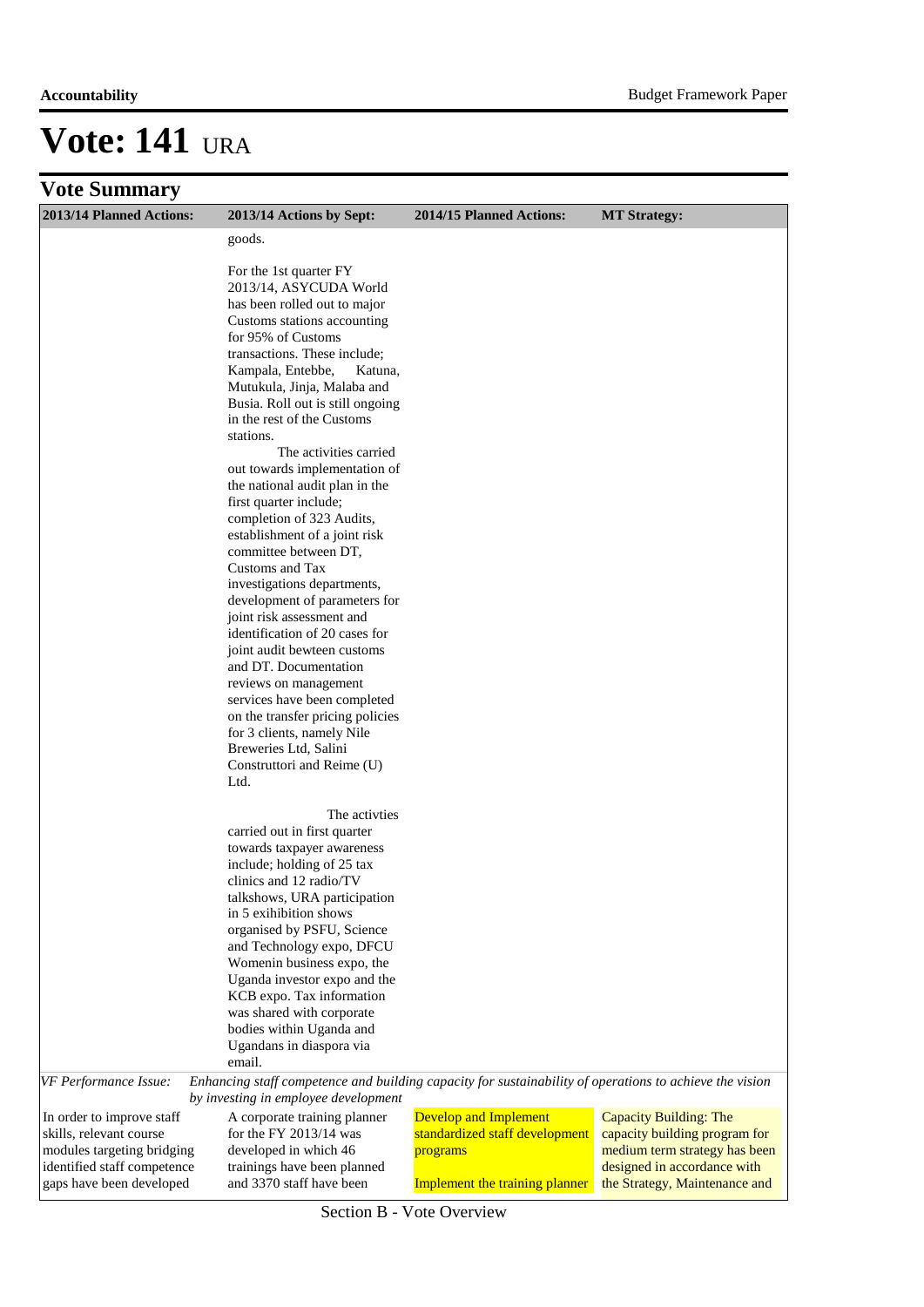| <b>Vote Summary</b>                                                                                                                                                                                         |                                                                                                                                                                                                                                                                                                                                                                                                                                                                                                                                                                                                                                                                                                                                                                                                                                                                                                                                                                                                                                                                                                                                         |                                                                                                                                                                                                                                                                         |                                                                                                                                                  |
|-------------------------------------------------------------------------------------------------------------------------------------------------------------------------------------------------------------|-----------------------------------------------------------------------------------------------------------------------------------------------------------------------------------------------------------------------------------------------------------------------------------------------------------------------------------------------------------------------------------------------------------------------------------------------------------------------------------------------------------------------------------------------------------------------------------------------------------------------------------------------------------------------------------------------------------------------------------------------------------------------------------------------------------------------------------------------------------------------------------------------------------------------------------------------------------------------------------------------------------------------------------------------------------------------------------------------------------------------------------------|-------------------------------------------------------------------------------------------------------------------------------------------------------------------------------------------------------------------------------------------------------------------------|--------------------------------------------------------------------------------------------------------------------------------------------------|
| 2013/14 Planned Actions:                                                                                                                                                                                    | 2013/14 Actions by Sept:                                                                                                                                                                                                                                                                                                                                                                                                                                                                                                                                                                                                                                                                                                                                                                                                                                                                                                                                                                                                                                                                                                                | 2014/15 Planned Actions:                                                                                                                                                                                                                                                | <b>MT Strategy:</b>                                                                                                                              |
| and will be implemented<br>during the course of the FY<br>2013/14. 204 new staff will<br>undergo basic tax<br>administration training.                                                                      | scheduled for training.                                                                                                                                                                                                                                                                                                                                                                                                                                                                                                                                                                                                                                                                                                                                                                                                                                                                                                                                                                                                                                                                                                                 |                                                                                                                                                                                                                                                                         | Leadership (STRAMAL)<br>Model that is premised on<br>three pillars namely: Strategy:<br>Maintenance & Leadership                                 |
| VF Performance Issue:                                                                                                                                                                                       | service standards at corporate and departmental level.                                                                                                                                                                                                                                                                                                                                                                                                                                                                                                                                                                                                                                                                                                                                                                                                                                                                                                                                                                                                                                                                                  | Strengthen Taxpayer Service Delivery by increasing e-tax Services available, decentralize motor<br>vehicle and licensing services, implement the AEO (Authorized Economic Operator), review client                                                                      |                                                                                                                                                  |
| Carry out client training in tax<br>modules;<br>Carry out etax support<br>maintenance;<br>Hold service provider<br>engagements;<br>Roll out of the new driving<br>permit module to all regional<br>offices. | 2 workshops, one with MTN<br>Mobile Money Agents Forum<br>(MAF) and one with the<br>accounting officers, were<br>carried out. Also 4 training<br>materials were developed for<br>the following clients; WHT<br>agents, money agents,<br>agriculture sector tax<br>amendments<br>2013/14.<br>MIS reports were<br>reviewed to support URA<br>business better. Out of the<br>review, 14 requirements for<br>MIS reports were developed.<br>The new driving permit<br>process user requirements and<br>forms were reviewed and<br>Service<br>updated.<br>provider engagements were<br>held with PWC on Remm<br>Channel, NSSF on<br>performance management,<br>WCO on training strategy and<br>curriculum implementation<br>committee review, DFCU and<br>Global Trust Bank and<br>Medical service providers for<br>provision of medical services<br>for staff in Mombasa. All<br>revenue collecting stations<br>were sensitized on revenue<br>accounting policies.<br>Engagements were held with<br>budget liaison officers on e-<br>procurement. Another<br>engagement was held with all<br>departments on the fleet<br>management system. | -Decentralise revenue services<br>-Design sector focused service<br>packages<br>-Implement tax education<br>programmes<br>-Conduct industry based<br>familiarization visits.<br>-Develop and implement<br>Service enhancement<br><b>Programmes</b><br>-Hold Exhibitions | <b>Managing Copmliance</b><br>Programme:<br>-Service Support Enhancement<br>-Customs Business Systems<br>-Enhancement<br>-Integrated Tax Systems |

### *V3 Proposed Budget Allocations for 2014/15 and the Medium Term*

*This section sets out the proposed vote budget allocations for 2014/15 and the medium term, including major areas of expenditures and any notable changes in allocations.* 

#### **Table V3.1: Past Outturns and Medium Term Projections by Vote Function\***

|                           | 2013/14 |                                    | <b>MTEF Budget Projections</b> |         |         |  |
|---------------------------|---------|------------------------------------|--------------------------------|---------|---------|--|
| 2012/13<br><b>Outturn</b> | Appr.   | Spent by<br><b>Budget</b> End Sept | 2014/15                        | 2015/16 | 2016/17 |  |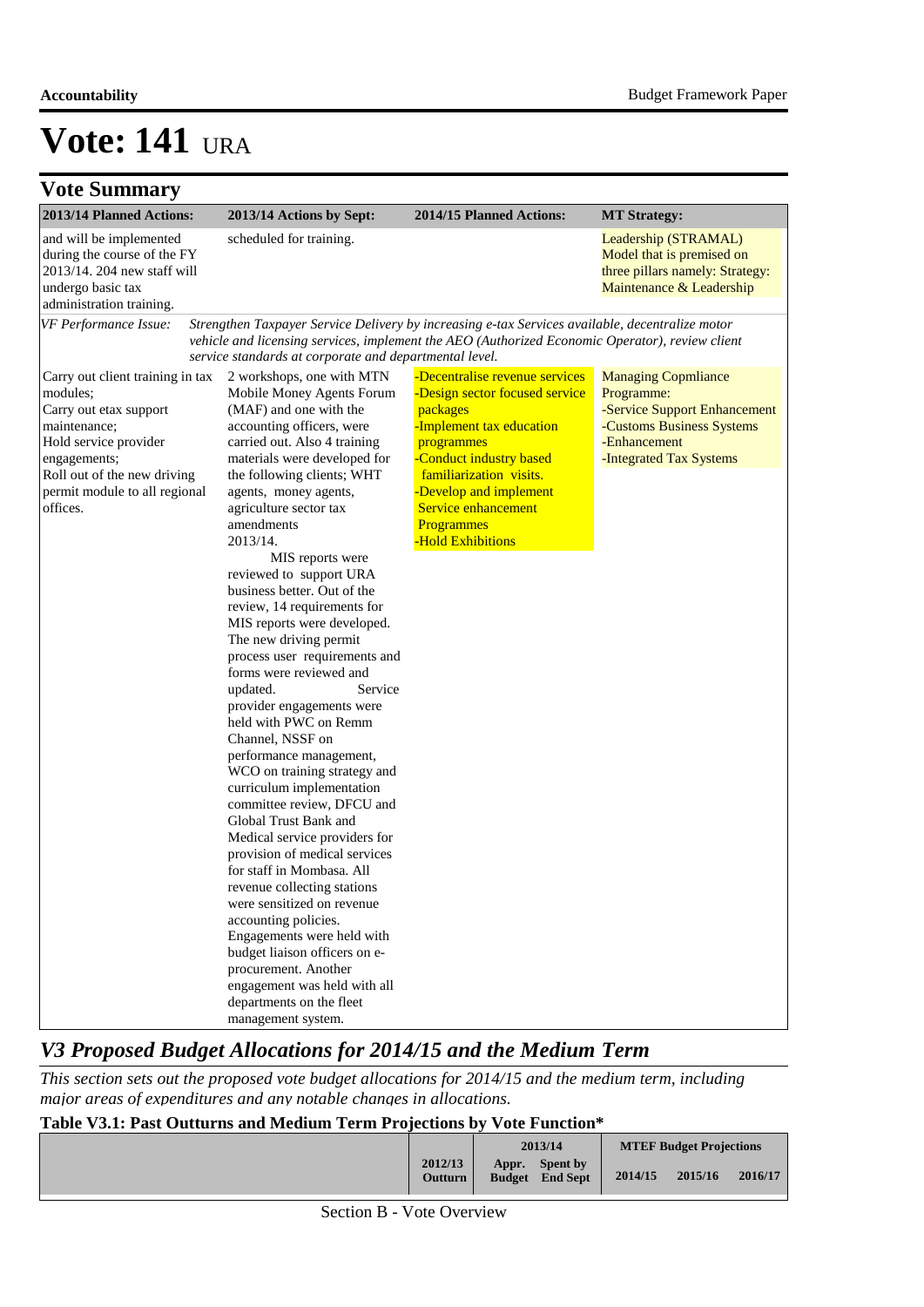### **Vote Summary**

|                                          |                           |                        | 2013/14                            |         | <b>MTEF Budget Projections</b> |         |
|------------------------------------------|---------------------------|------------------------|------------------------------------|---------|--------------------------------|---------|
|                                          | 2012/13<br><b>Outturn</b> | Appr.<br><b>Budget</b> | <b>Spent by</b><br><b>End Sept</b> | 2014/15 | 2015/16                        | 2016/17 |
| Vote: 141 URA                            |                           |                        |                                    |         |                                |         |
| 1454 Revenue Collection & Administration | 207.120                   | 211.053                | 52.401                             | 231.110 | 244.961                        | 278.022 |
| <b>Total for Vote:</b>                   | 207.120                   | 211.053                | 52.401                             | 231.110 | 244.961                        | 278.022 |

#### **(i) The Total Budget over the Medium Term**

Minstry of Finance hasallocated the Midium Term Budget aloocation to URA as follows: FY 2012/13, UGX 207.120Bn; FY 2013/14,UGX 211.053Bn; FY 2014/15,UGX 231.110Bn

#### **(ii) The major expenditure allocations in the Vote for 2014/15** OPERATIONAL BUDGET

The recurrent expenditure for the financial year 2014/2015 of UGX. 191.22 billion has been allocated as follows:

Staff costs (59.61%)

This will cover the staff salary and related benefits (NSSF, Workmen's compensation, Group Life Assurance, medical expenses, Retirement Benefit Scheme contribution, death benefits, gratuity and service award).

Transport and Travel (3.31%)

This will cover the costs of transport and travel, including motor vehicles repairs and insurance, fuel, public transport, subsistence allowances, regional and international travel and transfer expenses.

Maintenance Costs (5.64%)

This covers maintenance of building, office equipment including computer equipment, parking yards, and furniture.

Other Charges/staff development (15.11%)

This covers items like URANET, rent & utility charges, tax payer education, publicity, property rates, staff recruitment costs, staff training costs, legal costs, printing and stationery and program costs among others.

#### THE CAPITAL AND STRATEGIC BUDGET

16.18 % has been allocated to capital costs to cater for URA Headquarter Building Construction, Disaster Recovery Solution, and Implementation of the Enterprise Resource Planning Solution, servicing of the vehicle lease, Records Management System.

#### **(iii) The major planned changes in resource allocations within the Vote for 2014/15** N/A

#### **Table V3.2: Key Changes in Vote Resource Allocation**

| <b>Changes in Budget Allocations and Outputs from 2013/14 Planned Levels:</b> |                                                         |                                |                   |         | <b>Justification for proposed Changes in</b> |
|-------------------------------------------------------------------------------|---------------------------------------------------------|--------------------------------|-------------------|---------|----------------------------------------------|
|                                                                               | 2014/15                                                 |                                | 2015/16           | 2016/17 | <b>Expenditure and Outputs</b>               |
|                                                                               | Vote Function: 1401 Revenue Collection & Administration |                                |                   |         |                                              |
| Output:                                                                       |                                                         | 1454 01 Customs Tax Collection |                   |         |                                              |
| $UShs Bn:$                                                                    |                                                         | <u>-1.799</u> UShs Bn:         | $-4.428$ UShs Bn: |         | -4.428 Government is now moving towards      |
|                                                                               | <b>Government is now moving</b>                         |                                |                   |         | supporting generation of more domestic       |

Section B - Vote Overview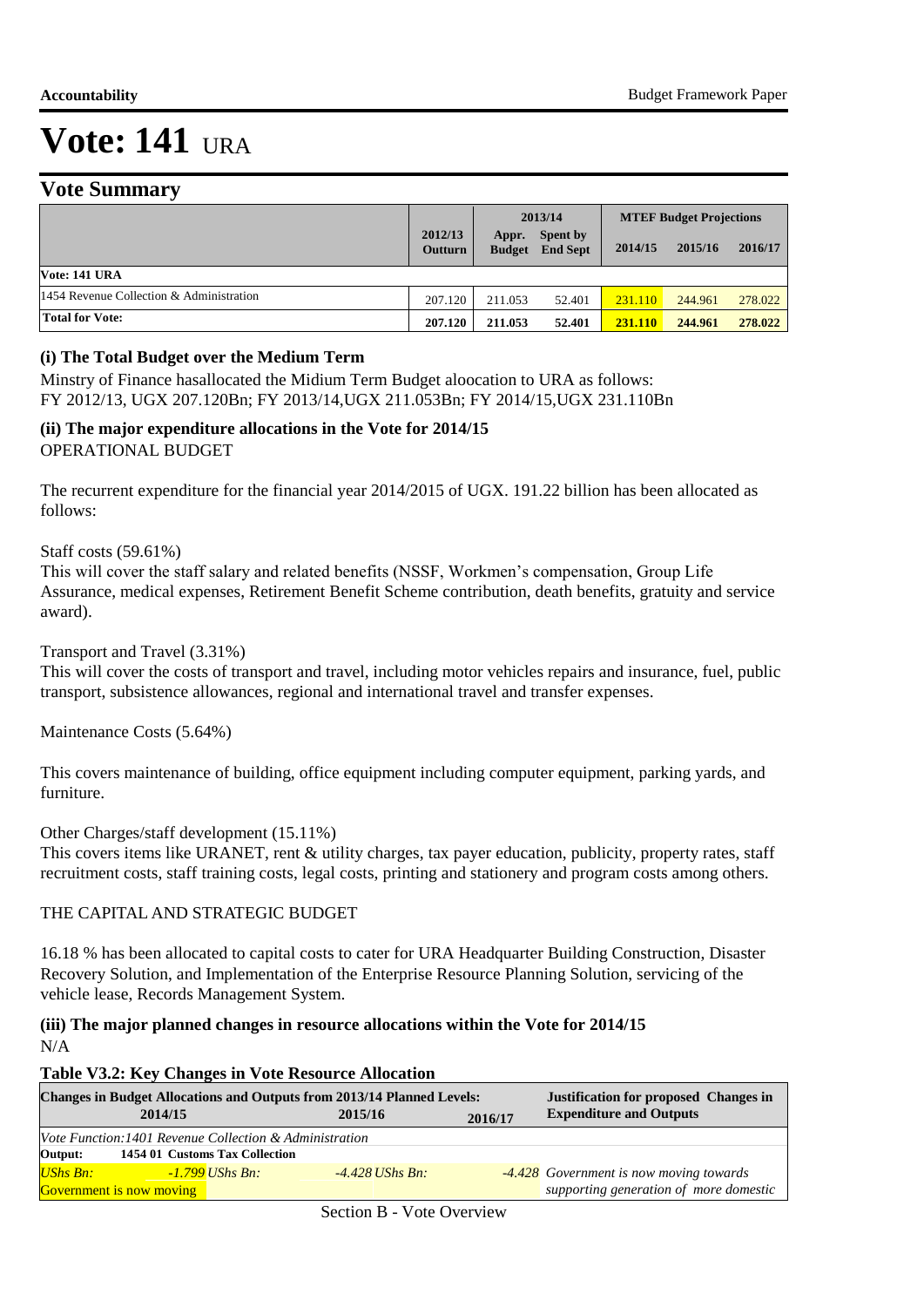### **Vote Summary**

|                                                                                                             | 2014/15 |                                                       | <b>Changes in Budget Allocations and Outputs from 2013/14 Planned Levels:</b><br>2015/16 | 2016/17 | <b>Justification for proposed Changes in</b><br><b>Expenditure and Outputs</b>                       |
|-------------------------------------------------------------------------------------------------------------|---------|-------------------------------------------------------|------------------------------------------------------------------------------------------|---------|------------------------------------------------------------------------------------------------------|
| towards supporting<br>generation of more<br>domestic revenue as<br>opposed to international<br>trade taxes. |         |                                                       |                                                                                          |         | revenue as opposed to international<br>trade taxes.                                                  |
| Output:                                                                                                     |         | 1454 05 URA Legal and Administrative Support Services |                                                                                          |         |                                                                                                      |
| <b>UShs Bn:</b><br>Internal reallignment of<br><b>budget</b>                                                |         | $3.574$ UShs Bn:                                      | $2.583$ UShs Bn:                                                                         |         | 2.583 Internal reallignment of budget                                                                |
| Output:                                                                                                     |         |                                                       | 1454 72 Government Buildings and Administrative Infrastructure                           |         |                                                                                                      |
| $UShs Bn:$<br>construction of a one stop<br>centre URA operations will<br>increation efficiency             |         | $18.400$ UShs Bn:                                     | $1.850$ UShs Bn:                                                                         |         | <b>10.856</b> For construction of URA headquarter.<br>Funding phased over a period of three<br>years |
| Output:                                                                                                     |         |                                                       | 1454 76 Purchase of Office and ICT Equipment, including Software                         |         |                                                                                                      |
| <b>UShs Bn:</b><br>internal reallignment of<br>budget                                                       |         | $-2.200$ UShs Bn:                                     | $-1.623$ UShs Bn:                                                                        | 21.256  |                                                                                                      |
| Output:                                                                                                     |         | 1454 79 Acquisition of Other Capital Assets           |                                                                                          |         |                                                                                                      |
| <b>UShs Bn:</b><br><b>Internal rationalization and</b><br>reallignment of the budget                        |         | $5.356$ UShs Bn:                                      | $-1.684$ UShs Bn:                                                                        |         | -2.607 Internal rationalization and<br>reallignment of the budget                                    |

### *V4: Vote Challenges for 2014/15 and the Medium Term*

*This section sets out the major challenges the vote faces in 2014/15 and the medium term which the vote has been unable to address in its spending plans.*

D. Major Challenges and Unfunded Priorities

URA faces a number of challenges, these include among others; growing operational costs as business expands, growing NSSF arrears, poor working environment especially at the boarder stations A number of priorities that are critical to the organization have remained un-funded or underfunded because of the inadequacy of resources as per the MTEF allocation. We request for an additional UGX 41.239 Bn to cater for the unfunded and underfunded priorities. These include:

i. UGX 28 Bn for the construction of URA Headquarter building (Phase 1-). Construction of the building will save the organization vast resources in terms of rent, systems connectivity, transport and communication expenses, as well as improve service delivery to our clients.

Ii. UGX 1.869Bn to cater for contingency costs on oil cases

iii.DT Interventions - e-tax filing racks, alteration of e-tax system and roll out of new driving permit process etc.-UGX 2.344Bn

iv.Administrative Interventions – Record Mgt system, Asset Management system -UGX 2.650Bn v.Science and forensic Laboratory - equipment UGX.1.064

vi.IT Solutions/Systems – LAN installation, IT Lab, Threat detection system, Licenses etc.UGX 5.312 Bn

#### **Table V4.1: Additional Output Funding Requests**

| <b>Additional Requirements for Funding and</b><br><b>Outputs in 2014/15:</b> | <b>Justification of Requirement for</b><br><b>Additional Outputs and Funding</b>                      |  |
|------------------------------------------------------------------------------|-------------------------------------------------------------------------------------------------------|--|
| Vote Function: 1402 Revenue Collection & Administration                      |                                                                                                       |  |
| 1454 02 Domestic Tax Collection<br>Output:                                   |                                                                                                       |  |
| UShs Bn:<br>4.213                                                            | Continency costs for oil & Gas-URA will be able to defend her                                         |  |
| <b>E-tax filing racks, alteration of e-tax system and roll out of</b>        | self in court of law as a result we will increase on collections and<br>reduce on damages/legal costs |  |
| new driving permit process and continency costs for oil $\&$                 |                                                                                                       |  |

Section B - Vote Overview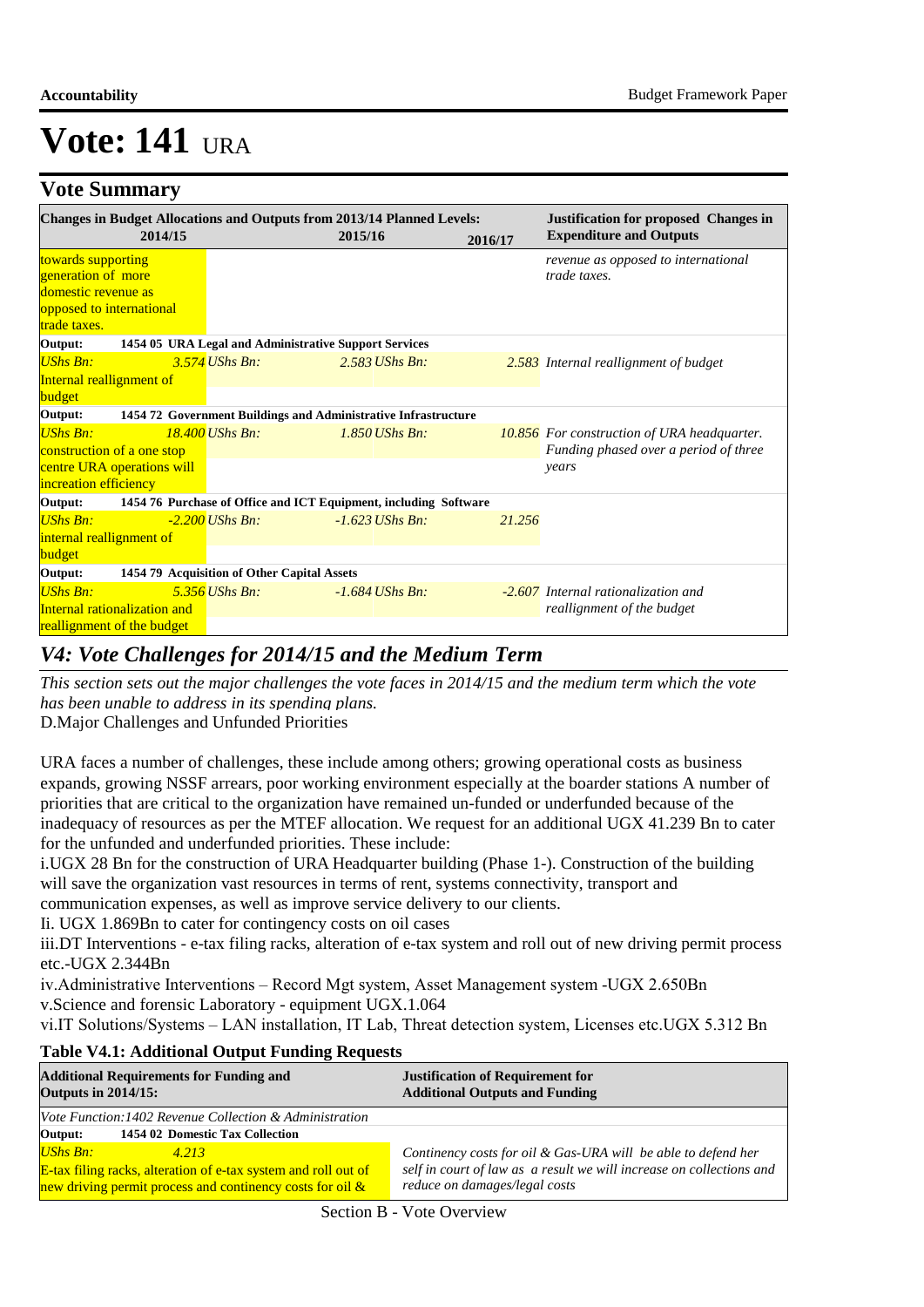|  | <b>Vote Summary</b> |  |
|--|---------------------|--|
|--|---------------------|--|

| <b>Additional Requirements for Funding and</b><br><b>Outputs in 2014/15:</b>                    | <b>Justification of Requirement for</b><br><b>Additional Outputs and Funding</b>                                                                                                                                                                                                                                                                                                                                                                                                                                                                                                                                                                                                                                                                                                                                                                                                                                                                            |  |
|-------------------------------------------------------------------------------------------------|-------------------------------------------------------------------------------------------------------------------------------------------------------------------------------------------------------------------------------------------------------------------------------------------------------------------------------------------------------------------------------------------------------------------------------------------------------------------------------------------------------------------------------------------------------------------------------------------------------------------------------------------------------------------------------------------------------------------------------------------------------------------------------------------------------------------------------------------------------------------------------------------------------------------------------------------------------------|--|
| Gas                                                                                             | Alterations to be made to the eTAX system following the move to<br>criminal focused processes in the way TID is doing business<br>(Busines Process Re-engineering System Design User Acceptance<br>Testing, Training Piloting Implementation).                                                                                                                                                                                                                                                                                                                                                                                                                                                                                                                                                                                                                                                                                                              |  |
|                                                                                                 | Roll out new driving permit process to Kampala and all regional<br>offices-Improved service delivery as a result, the number of<br>taxpayers renewing their permits will be increase which positively<br>impacts on revenue yield.                                                                                                                                                                                                                                                                                                                                                                                                                                                                                                                                                                                                                                                                                                                          |  |
|                                                                                                 | E-tax filing racks-These will support the implementation of the<br>DMS module on Etax                                                                                                                                                                                                                                                                                                                                                                                                                                                                                                                                                                                                                                                                                                                                                                                                                                                                       |  |
| Output:<br>1454 03 Tax Investigations                                                           |                                                                                                                                                                                                                                                                                                                                                                                                                                                                                                                                                                                                                                                                                                                                                                                                                                                                                                                                                             |  |
| <b>UShs Bn:</b><br>1.064<br>Provison of equipment to enhance science and forensic<br>laboratory | Provison of equipment to enhance science and forensic<br>laboratory will help in the smooth operation of the Forensics lab.<br>Their availability would aid investigations and collection of<br>evidence admissible in courts of law. For example;<br>1. The equipment will greatly improve the processing power of the<br>forensic examiner machines which will eventually reduce on the<br>amount of time needed to process a case and extract evidence.<br>2. The equipment will enable simultenious processing of the tasks<br>in the forensic lab thus obtaining timely output.<br>3. Increase the processing power in analysis of huge volumes of<br>disk images.<br>4. The equipment will be used for questioned documents<br>examination<br>5. Support the dual display capability of the forensics machines<br>6. The Hard disks are used for storing data from computers seized<br>from taxpayers. Their absence would complicate data extraction |  |
|                                                                                                 | & storage from computers and devices seized from taxpayers.                                                                                                                                                                                                                                                                                                                                                                                                                                                                                                                                                                                                                                                                                                                                                                                                                                                                                                 |  |
| 1454 72 Government Buildings and Administrative Infrastructure<br>Output:                       |                                                                                                                                                                                                                                                                                                                                                                                                                                                                                                                                                                                                                                                                                                                                                                                                                                                                                                                                                             |  |
| <b>UShs Bn:</b><br>28,000<br><b>Provide a one stop centre for URA operations</b>                | Construction of URA one stop centre building will save the<br>organization vast resources in terms of rent, systems connectivity,<br>transport and communication expenses, as well as improve service<br>delivery to our clients.                                                                                                                                                                                                                                                                                                                                                                                                                                                                                                                                                                                                                                                                                                                           |  |
| 1454 76 Purchase of Office and ICT Equipment, including Software<br>Output:                     |                                                                                                                                                                                                                                                                                                                                                                                                                                                                                                                                                                                                                                                                                                                                                                                                                                                                                                                                                             |  |
| <b>UShs Bn:</b><br>7.963<br>The Need enhance IT solutions                                       | Unified Threat Management - Support and Maintenance-If<br>Licence renewals are not made the license will be blocked and this<br>will expose the ICT systems to various threats and attacks, hence,<br>disruptions in service.                                                                                                                                                                                                                                                                                                                                                                                                                                                                                                                                                                                                                                                                                                                               |  |
|                                                                                                 | LAN installation - 10 stations changing premises or Office<br>movement-If not funded, movement of deserving offices can not<br>take place                                                                                                                                                                                                                                                                                                                                                                                                                                                                                                                                                                                                                                                                                                                                                                                                                   |  |
|                                                                                                 | Threat Detection Solution-If license not renewed URA systems<br>security gets compromised and suffers being attaked without<br>knowing                                                                                                                                                                                                                                                                                                                                                                                                                                                                                                                                                                                                                                                                                                                                                                                                                      |  |
|                                                                                                 | Installation of IT LAB and test environment-Risk of tesing with<br>live environment with possibility of accidentally damaging the<br>system                                                                                                                                                                                                                                                                                                                                                                                                                                                                                                                                                                                                                                                                                                                                                                                                                 |  |